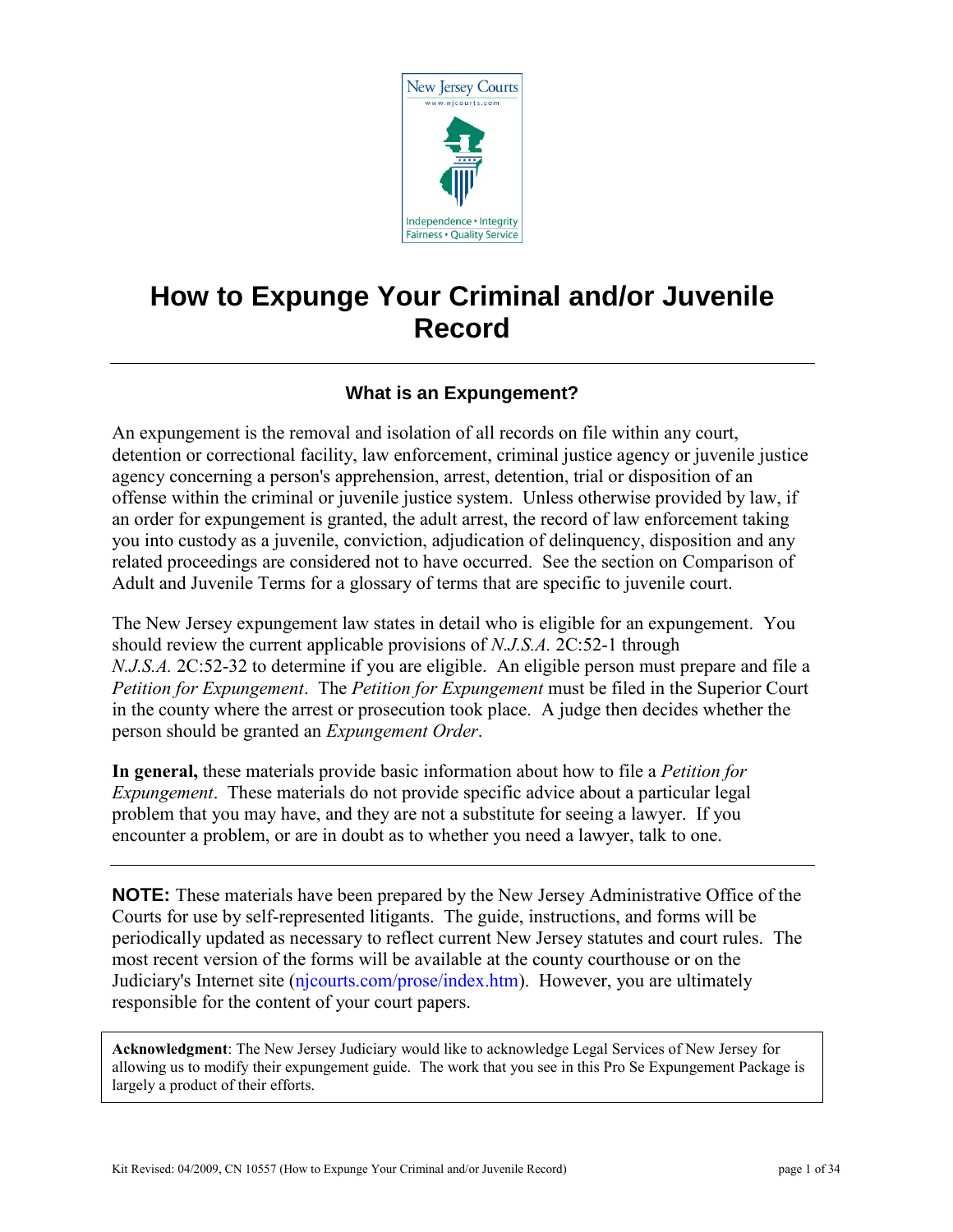# **Try to Get a Lawyer**

The court system can be confusing, and it is a good idea to get a lawyer if you can. If you cannot afford a lawyer, you may wish to contact the legal services program in your county to see if you qualify for free legal services. Their telephone number can be found in your local yellow pages under Legal Aid or Legal Services.

If you do not qualify for free legal services and need help in locating an attorney, you can contact the bar association in your county. Their telephone number can also be found in your local yellow pages. Most county bar associations have a lawyer referral service. The county bar lawyer referral service can supply you with the names of attorneys in your area who usually are willing to handle your particular type of case. Such attorneys are sometimes willing to consult with people in your situation at a reduced fee.

There are also a variety of organizations of minority lawyers throughout New Jersey, as well as organizations of lawyers who handle specialized types of cases. Ask your county court staff for a list of lawyer referral services that include these organizations.

# **Keep Copies of All Papers**

Make and keep for yourself copies of all completed forms and any canceled checks, money orders, sales receipts, bills, contract estimates, letters, leases, photographs and other important documents that relate to your case.

# **What You Should Expect If You Represent Yourself**

While you have the right to represent yourself in court, you should not expect any special treatment, help, or attention from the court. You must still comply with the rules of the court, even if you are not familiar with them. The following is a list of some things the court staff can and cannot do for you. Please read it carefully before asking the court staff for help.

- *We can* explain and answer questions about how the court works.
- We can tell you what the requirements are to have your case considered by the court.
- *We can* give you some information from your case file.
- We can provide you with samples of court forms that are available.
- We can provide you with guidance on how to fill out forms.
- We can usually answer questions about court deadlines.
- *We cannot* give you legal advice. Only your lawyer can give you legal advice.
- *We cannot* tell you whether or not you should bring your case to court.
- *We cannot* give you an opinion about what will happen if you bring your case to court.
- *We cannot* recommend a lawyer, but we can provide you with the telephone number of a local lawyer referral service.
- *We cannot* talk to the judge for you about what will happen in your case.
- We cannot let you talk to the judge outside of court.
- *We cannot* change an order issued by a judge.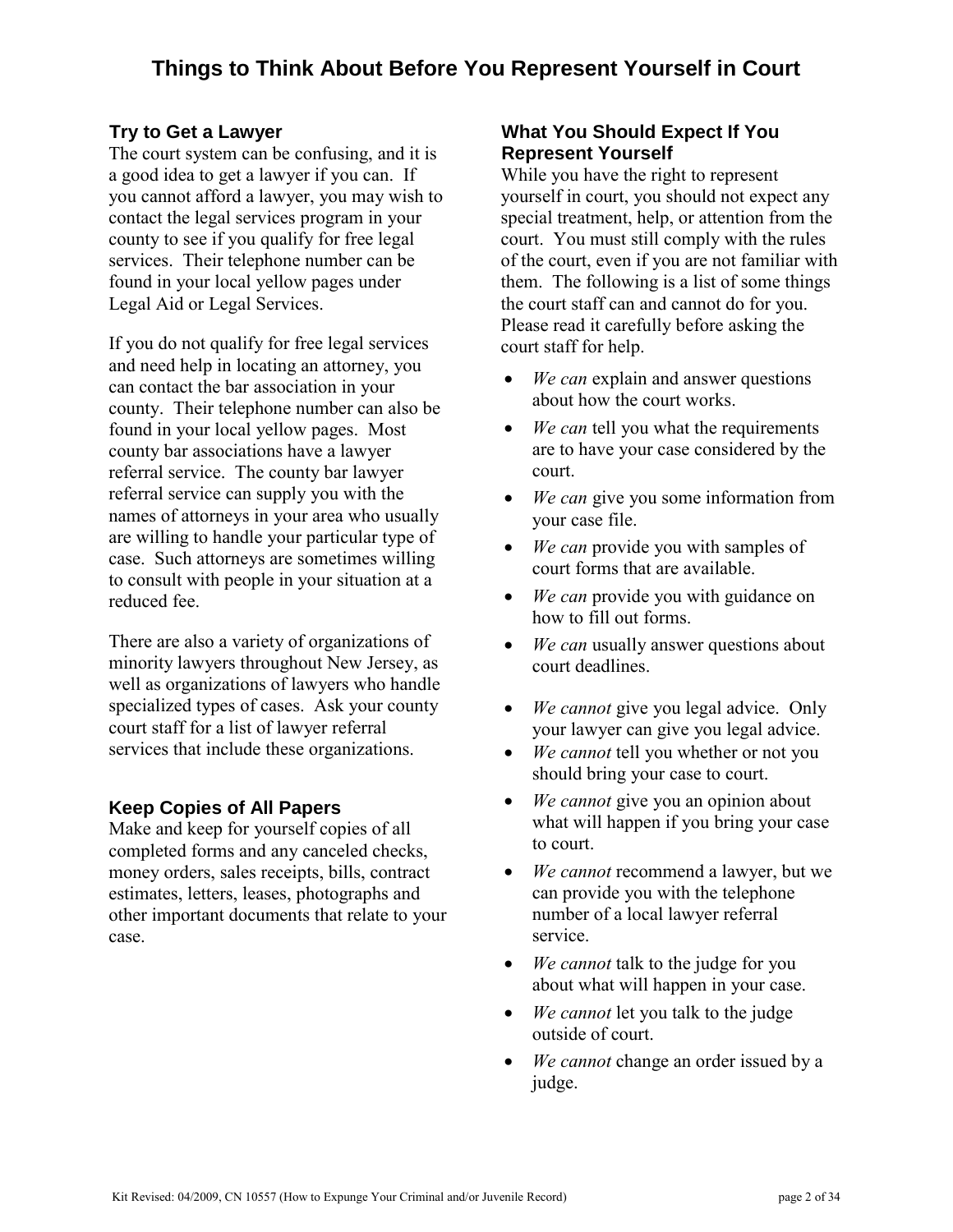# **Comparison of Adult and Juvenile Terms**

The table below compares commonly understood criminal terms to terms specific to juvenile delinquency matters. Juvenile delinquency matters should not be considered the same as adult criminal actions. The process for expunging juvenile records, however, is the same as that for expunging adult criminal matters. In fact, if you have both adult and juvenile records that you wish to expunge, you should include all matters in your expungement petition.

| <b>Criminal Term</b>          | <b>Juvenile Term</b>                                                                                          |  |
|-------------------------------|---------------------------------------------------------------------------------------------------------------|--|
| Arrest                        | Taking juvenile into custody                                                                                  |  |
| Conviction                    | Adjudication of delinquency                                                                                   |  |
| Sentence                      | Disposition                                                                                                   |  |
| Indictment                    | No equivalent - A juvenile is charged with an offense<br>without an indictment process                        |  |
| Jail, prison or incarceration | Secure facility, youth house or detention center or juvenile<br>justice institution (specific names may vary) |  |
| Pretrial intervention program | Diversion - Juvenile Conference Committee or Intake<br>Services Conference                                    |  |

# **Glossary of Terms**

| <b>Deferred Disposition:</b> | In a deferred disposition, the court adjudicates the juvenile delinquent<br>and sets forth conditions for the juvenile to meet. If the juvenile<br>meets the terms of those conditions, then the disposition will be<br>dismissed pursuant to the court's order.                                                                                                                                                              |
|------------------------------|-------------------------------------------------------------------------------------------------------------------------------------------------------------------------------------------------------------------------------------------------------------------------------------------------------------------------------------------------------------------------------------------------------------------------------|
| Diversion:                   | A diversion is the process of removing minor juvenile cases from the<br>full judicial process on the condition that the accused participates<br>successfully in a rehabilitative process, such as a juvenile conference<br>committee or a juvenile intake conference. If conditions entered into<br>by these diversions are met, then it results in a dismissal of the case,<br>and no appearance before a judge is required. |
| <b>Indictable Offense:</b>   | A criminal offense that includes first, second, third and fourth degree<br>crimes. An indictable offense does not include disorderly persons,<br>petty disorderly persons or municipal ordinance violations.                                                                                                                                                                                                                  |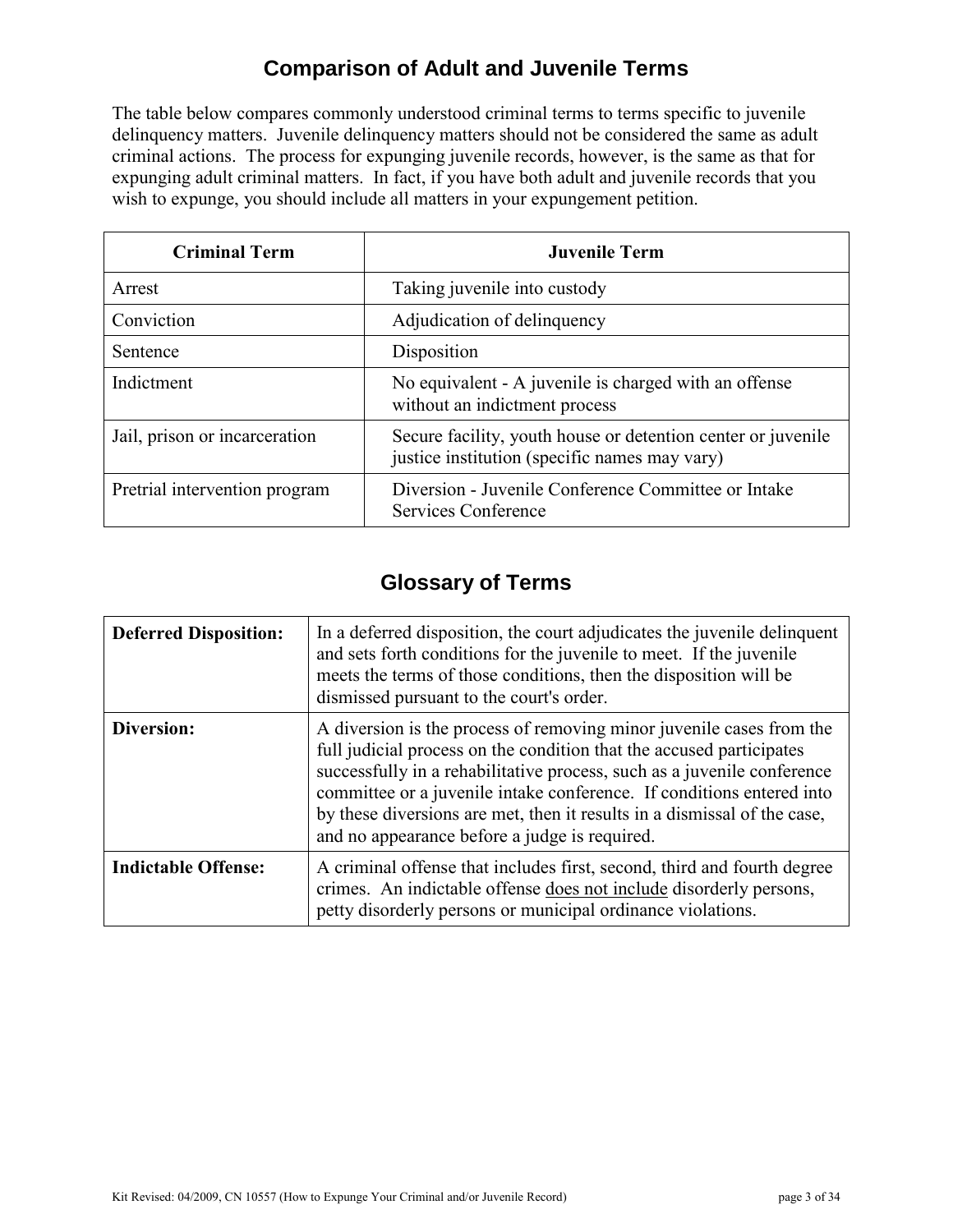# **How to File for an Order to Expunge Your Criminal and/or Juvenile Record**

## **Locate Your Records**

In order to prepare your expungement petition and prove your eligibility, you will need to get the following information:

- The date of your arrest as an adult or when you were taken into custody as a juvenile.
- The statute(s) and the offense(s) for which you were arrested, taken into custody as a juvenile, convicted or adjudicated delinquent.
- The original indictment, accusation, summons, docket number, warrant number or complaint number. Include all, if more than one.
- The date of the disposition, which could be the date of the conviction or adjudication of delinquency, date of not guilty verdict or date of dismissal.
- The specific punishment or other disposition.

If you had an attorney when you were arrested as an adult and/or taken into custody as a juvenile and charged, check first to see if he or she has this information in your case file; if so, this can save you quite a bit of time.

If you must locate your records on your own for an indictable/criminal conviction or arrest, contact the Superior Court Criminal Case Management Office in the county where the arrest or conviction occurred and they will advise you how copies of those records can be obtained. A list of county Criminal Case Management Offices appears at the end of this guide.

If you must locate your records on your own for a juvenile delinquency matter, contact the Superior Court Family Division Office in the county where you were taken into custody as a juvenile, where charges were filed, or where the adjudication occurred, and they will advise you how copies of those records can be obtained. A list of county Family Division Offices appears at the end of this guide.

If you were taken into custody as a juvenile and no charges were filed against you, you must contact the appropriate law enforcement agency for information related to that incident.

You might also contact the county prosecutor. A list of county prosecutors' offices with addresses and telephone numbers appears at the end of this guide. Explain that you are interested in expunging your records and ask for the information listed above, or ask to look at your file if this is permitted. You may also be able to find information you need on disorderly persons offenses by contacting the clerk of the municipal court(s) in which you were prosecuted, or the police department involved in your arrest(s) as an adult or that took you into custody as a juvenile. If you cannot get all of the information, you need to follow Step 1 on the next page.

The numbered steps that follow explain what forms you will need to fill out and what to do with them. Specific directions on filling out each form appear before each of the attached forms. Follow these directions carefully. Each form should be typed or clearly printed on  $8\frac{1}{2}$  " x 11" white paper only. Forms may not be filed on a different size or color paper.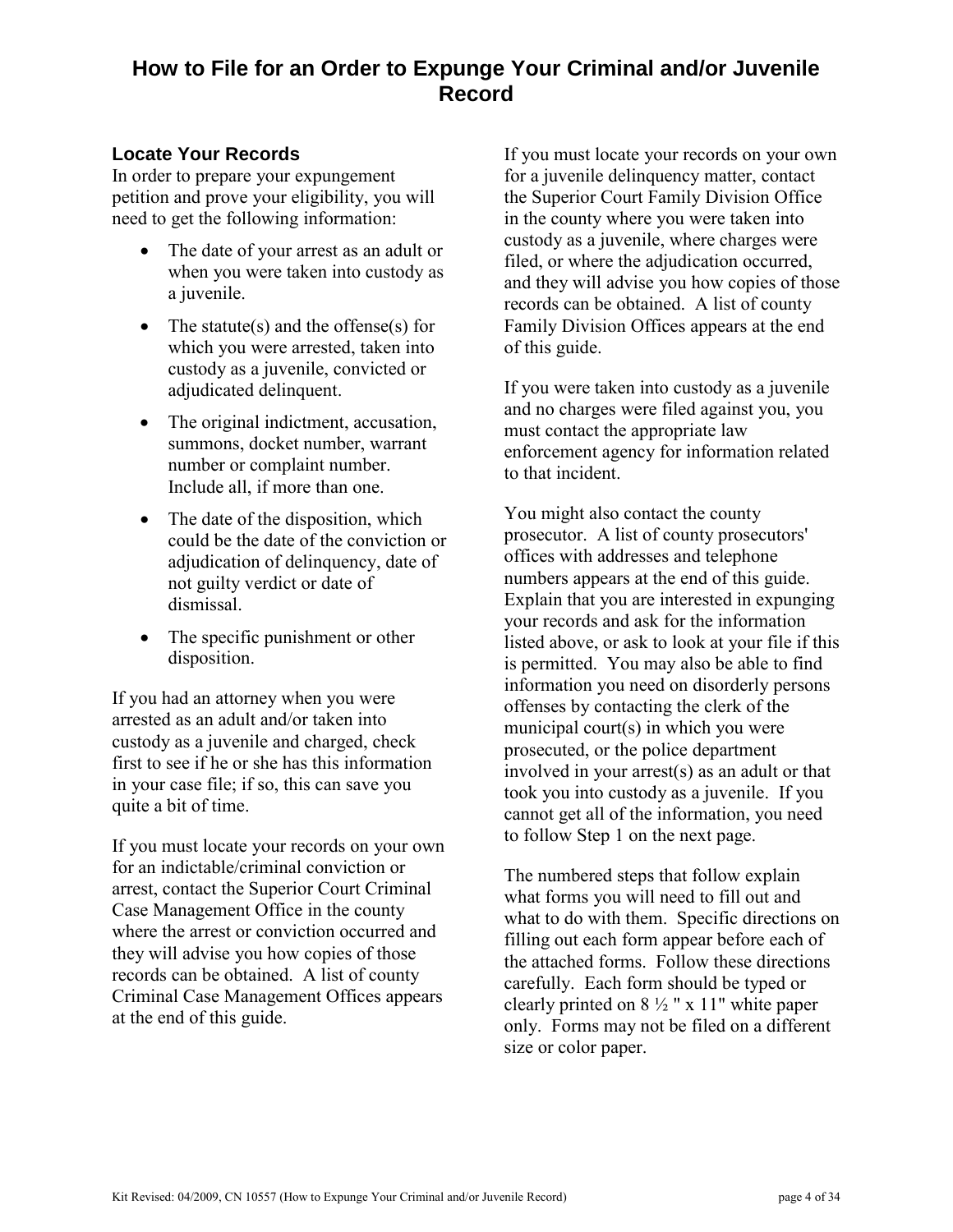# **Step 1: Request State Police Criminal History Record – Fingerprint Check**

This step is only necessary if you do not already have your criminal/juvenile history information about your arrests, charges and dispositions.

In order to obtain your criminal/juvenile history record (also known as a rap sheet) from the New Jersey State Police you will need to be fingerprinted. The State Police use the electronic fingerprint scanning services of a private company, Sagem Morpho, Inc. You will need to contact Sagem Morpho, Inc. to schedule an appointment for fingerprinting. You can obtain additional information and schedule an appointment via the internet at [bioapplicant.com/nj,](https://www.bioapplicant.com/nj) or by calling their toll free telephone: 1-877-503-5981.

Additional information about obtaining criminal/juvenile history record checks can also be obtained from the New Jersey State Police website

[njsp.org/about/serv\\_chrc.html,](http://njsp.org/about/serv_chrc.html) or by calling their Criminal Information Unit at 609-882-2000 ext. 2918.

**Note:** The State Police will have a criminal/juvenile history only if you were fingerprinted when you were arrested. If you were not fingerprinted, and only a complaint was signed against you when you were arrested, you will still have a record with the police department and the court, but you will not have a record sheet within the Division of State Police, State Bureau of Investigation.

# **Step 2: Complete These Forms**

**Form A - Petition For Expungement**  The *Petition for Expungement* states that you are requesting an *Expungement Order* and states why you qualify. Complete the *Petition for Expungement Order* by following the instructions for Form A.

You must then file the petition in the county where you were arrested as an adult or taken into custody as a juvenile. If you were arrested as an adult or taken into custody as a juvenile in more than one county, contact the Criminal Case Management Office in either county and ask whether they will allow you to file for expungement of your entire record in that county.

Next, you must complete the *Verification* page and sign it in the presence of a Notary Public because this page must bear a notary seal.

# **Form B - Order For Hearing**

The *Order for Hearing* is used by the judge to schedule a hearing. The Superior Court judge assigned to your case will usually schedule a hearing between 35 and 60 days after he or she gets your petition. Fill out the *Order for Hearing* by following the instructions for Form B.

# **Form C - Expungement Order**

The *Expungement Order* is the official document that will be signed by the judge if your *Petition for Expungement* is granted. Complete the *Expungement Order* by following the instructions for Form C.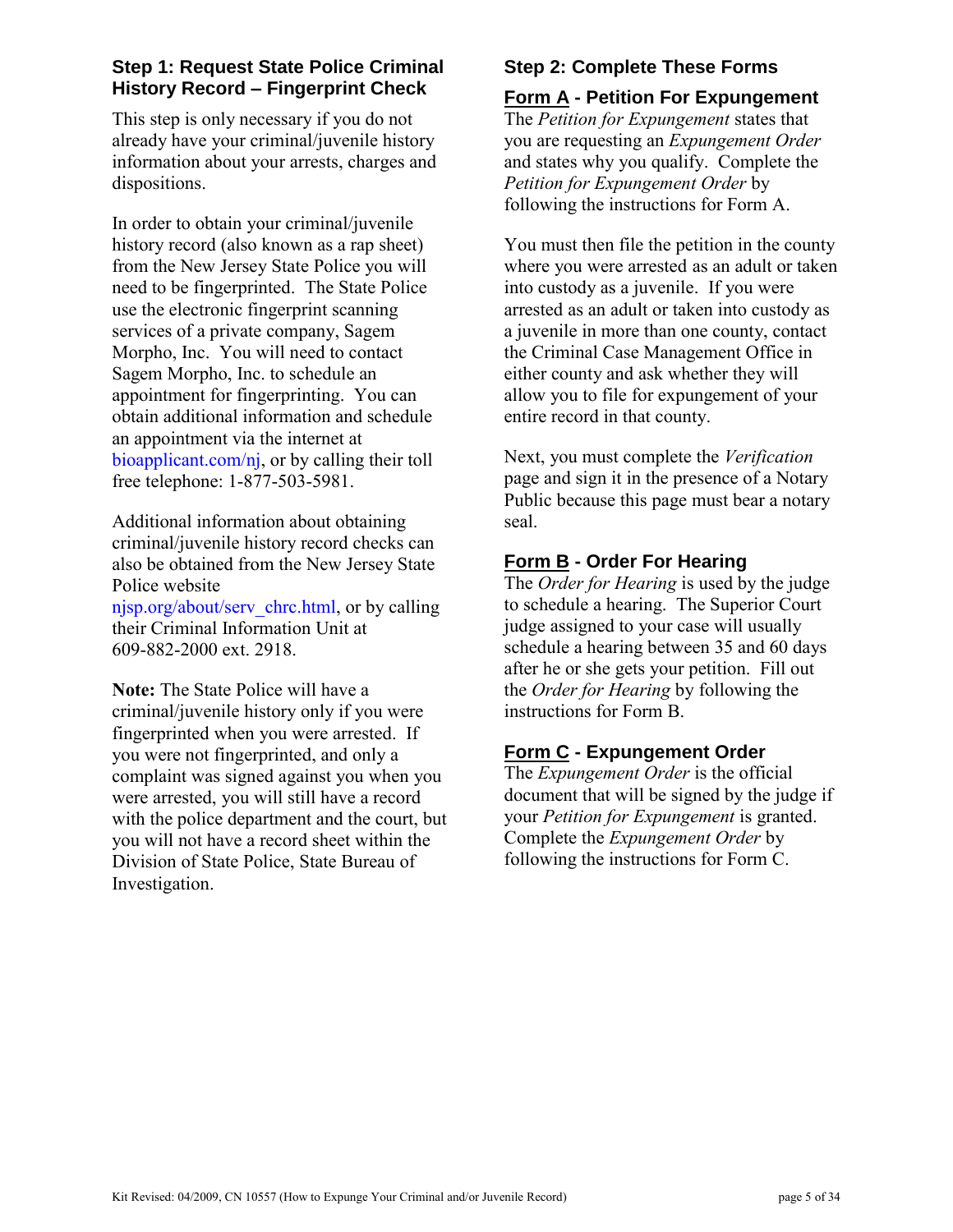# **Step 3: File and Serve the Forms**

**Make three (3) copies** of your notarized *Petition for Expungement* (Form A), *Order for Hearing* (Form B), and proposed *Expungement Order* (Form C). The original and two (2) copies should be filed with the court. Keep one copy of each for your records.

# **Form D - Cover Letter**

The *Cover Letter* is a form letter that describes to the Superior Court Criminal Case Management Office the contents of your package and the purpose of the enclosed forms. Fill in the blanks on the *Cover Letter* (Form D) and attach the *Cover Letter* to the originals and the two photocopies that you are filing (keep one copy of each for your records). Include two large self-addressed envelopes with the appropriate postage stamped on each envelope. These envelopes will be used to send filed copies of your package back to you. Mail this package to the Criminal Case Management Office in the county where the arrest and/or prosecution occurred. If you prefer, you may file this package in person. A list of the Criminal Case Management Offices where these forms should be mailed, along with telephone numbers, appears at the end of this guide.

There is a filing fee of **\$52.50**. Most offices do not accept personal checks, so you should include a money order or certified check made out to the **Treasurer, State of N.J.**

# **Step 4: Distributing the Filed Copies**

One copy of the *Petition for Expungement*, *Order for Hearing*, and the proposed *Expungement Order* will be mailed back to you marked **"Filed"** and assigned a **"Docket Number."** The *Order for Hearing* will also state the time and the date for your hearing.

Immediately after receiving the filed copies from the court, **make at least seven (7) copies** of the *Petition for Expungement, Order for Hearing*, and the proposed *Expungement Order*.

**Mail one copy of each, immediately, by certified mail, return receipt requested, to each of the following government agencies that were involved with your case(s):** 

- The Attorney General of New Jersey.
- The Superintendent of State Police, Expungement Unit.
- The County Prosecutor.
- The Clerk of the municipal court if a municipal court heard the matter.
- The Chief of Police or other head of the police department where the offense was committed or the arrest was made.
- The chief law enforcement officer of any other law enforcement agency of the state that participated in the arrest.
- The Warden or superintendent of any institution in which you were incarcerated.
- The County Probation Division should be provided a copy if you were granted a conditional discharge, enrolled into the Pretrial Intervention Program, enrolled in a juvenile diversion program (juvenile conference committee or intake service conference), granted a deferred disposition, performed community service, owed fines or restitution or you served a term of probation.
- The Division of Criminal Justice, Records and Identification Unit should be provided a copy if your case was processed through the State Grand Jury.
- The County Family Division should be provided a copy if you are requesting the expungement of any juvenile delinquency matters.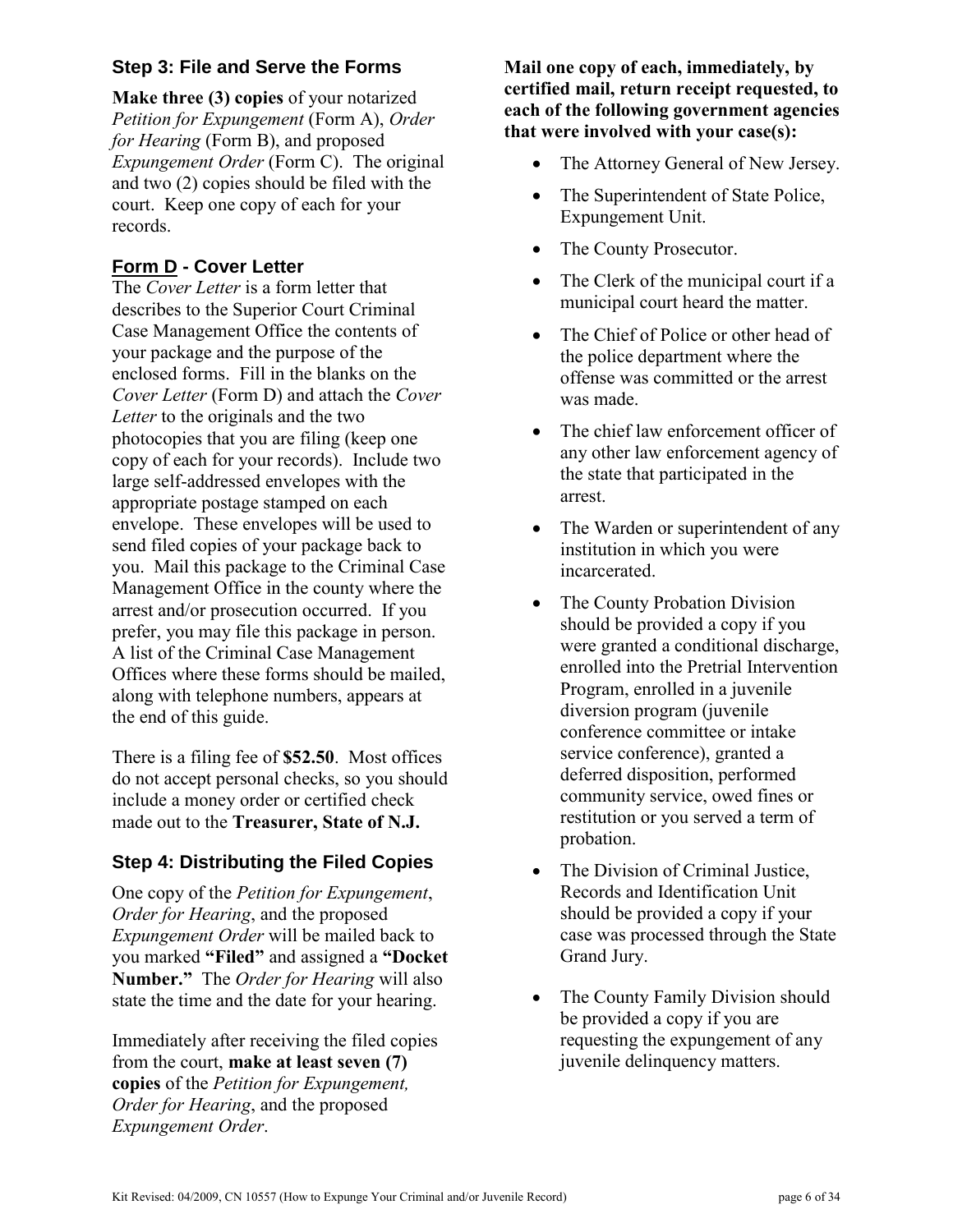## **Step 4: Continued**

## **Form E - Cover Letter**

You may use the *Cover Letter* (Form E) when mailing the copies to these agencies. Fill in the blanks on the *Cover Letter* (Form E) and attach the *Cover Letter* to each set of copies.

**You should mail the copies of these forms right away, because the law requires service or mailing within five (5) days from the date that the** *Order for Hearing* **was signed. Mail them at the post office, by certified mail, return receipt requested.** 

## **Form F - Proof of Notice**

After you have received the certified mail return receipt cards back from the post office, contact the Criminal Case Management Office, and ask the clerk whether the court requires that the proof of mailing be submitted at or prior to the hearing. If proof is required to be produced at the hearing, make sure that you bring the green certified mail return receipt cards and the *Proof of Notice* (Form F) to court with you on the day of the hearing. Complete the *Proof of Notice* form by following the instructions for Form F. If proof is required to be submitted prior to the hearing make sure that you bring or mail the green certified mail return receipt cards and the *Proof of Notice* (Form F) to the Criminal Case Management Office immediately. If you choose to mail this information to the court, you should send it by certified mail, return receipt requested.

# **Step 5: Go to the Hearing**

Arrive at the court on your assigned hearing date about 15 minutes early. (Not all counties require you to appear for the hearing. If your appearance is not required, you must mail the *Proof of Notice* and the green return receipt cards to the Criminal Case Management office where you filed your petition, at least one week before the scheduled hearing.)

If you are required to appear, take your copies of the filed *Petition for Expungement*, the *Expungement Order*, and the green return receipt cards to the hearing (unless you previously filed them with the court). When you arrive at the court, tell the court clerk that you are there.

If any law enforcement officers object to the expungement, they will tell the judge the reason. The judge may ask you some questions and will decide whether to grant or deny you an expungement. If there is no opposition, the judge will, in most cases, grant your expungement.

If no law enforcement officers object to the expungement, the court may order the expungement of your records without a hearing. If this happens, you will receive a signed and filed *Expungement Order* in the mail.

It is a good practice to call the court the day before the hearing to confirm that it is still on the court's calendar.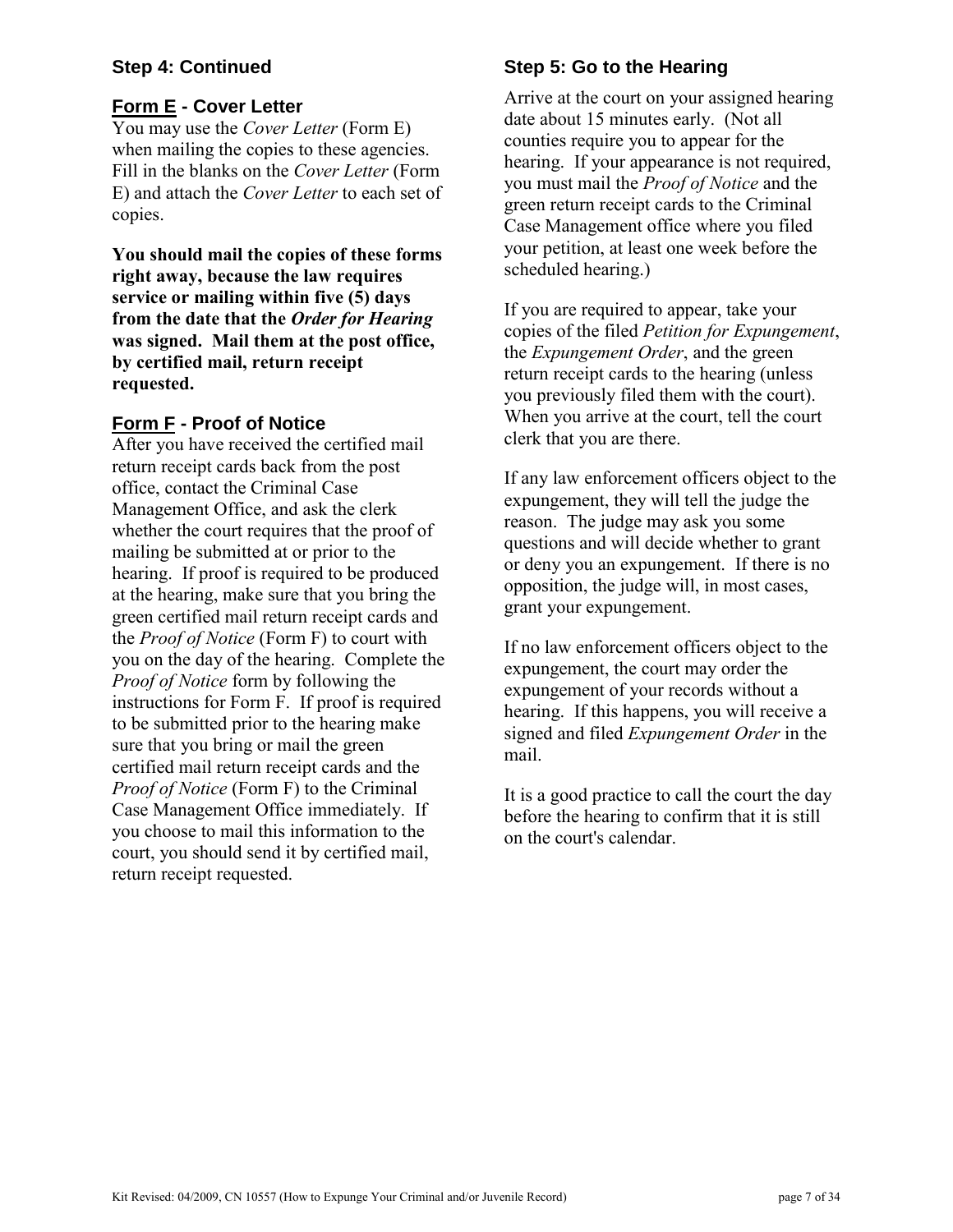## **Step 6: Distribute Your Finalized Expungement Order**

Immediately after you receive a copy of the *Expungement Order* **signed** by the judge and stamped "**Filed**" by the court, mail a copy of the *Expungement Order*, by certified mail, return receipt requested, to each of the following:

- The Attorney General of New Jersey.
- The Superintendent of State Police, Expungement Unit.
- The County Prosecutor.
- The Clerk of the municipal court if a municipal court heard the matter.
- The Chief of Police or other head of the police department where the offense was committed or the arrest was made.
- The chief law enforcement officer of any other law enforcement agency of the state that participated in the arrest.
- The Warden or superintendent of any institution in which you were incarcerated.
- The Records Division of any institution in which you were incarcerated.
- The Identification Bureau in the county where the arrest was made or where you were incarcerated (a list of County Identification Bureaus appears at the end of this guide).
- The County Probation Division should be provided a copy if you were granted a conditional discharge, enrolled into the Pretrial Intervention Program, enrolled in a juvenile diversion program (juvenile conference committee or intake service conference), granted a deferred disposition, performed community service, owed fines or restitution or you served a term of probation.

# **Step 6: Continued**

- The Division of Criminal Justice, Records and Identification Unit should be provided a copy if your case was processed through the State Grand Jury
- The County Family Division should be provided a copy if you are requesting the expungement of any juvenile delinquency matters.

# **Form G - Cover Letter**

You may use this *Cover Letter* (Form G) when mailing the *Expungement Order* to these agencies. Fill in the blanks on the *Cover Letter* (Form G) and attach the *Cover Letter* to each set of copies.

Keep the mailing receipts and the green cards that are returned to you as proof that the documents were received.

## **In Conclusion**

As a final reminder, make sure that you have completely followed all of the steps required in this guide. This is very important because even though your records may be eligible for expungement, if you miss any of the required steps, your *Petition for Expungement* may be denied. In that case, you will have to start over.

We have tried to explain as simply as possible the steps to get your records expunged. The forms that you can use are in the following section.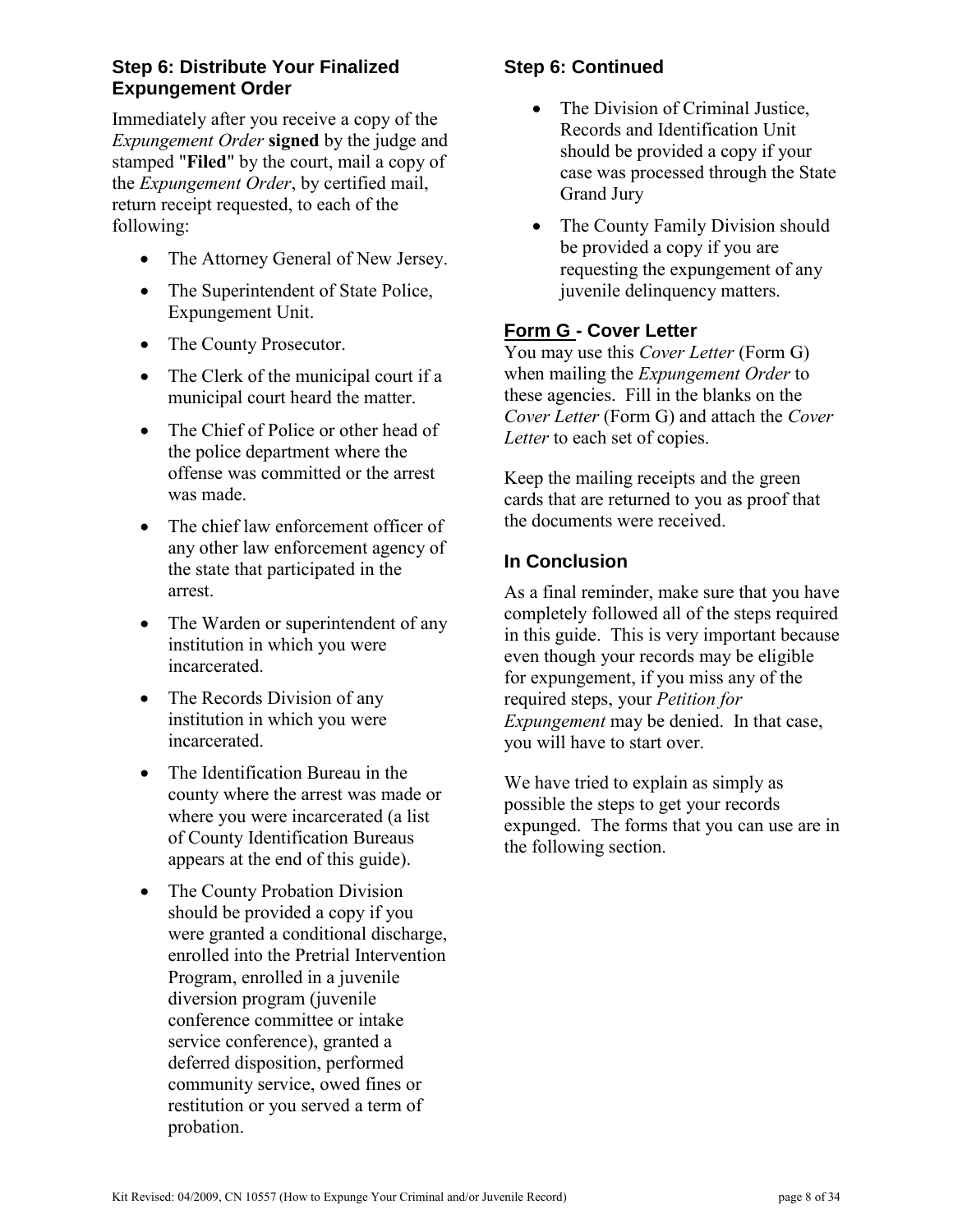# **Expungement Forms**

This section contains blank expungement forms and instructions. Follow the instructions in this guide and complete these forms with information about your case(s).

The following forms and instructions are included in this guide:

#### **Form A - Petition for Expungement**

The application to the court requesting that the court expunge your record.

#### **Form B - Order for Hearing**

The document on which the court will schedule a hearing of your case.

#### **Form C - Expungement Order**

The document to be signed by the judge if your Petition for Expungement is granted.

#### **Form D - Cover Letter**

The form letter to be sent to the court when filing your Petition for Expungement, Order for Hearing and proposed Expungement Order.

#### **Form E - Cover Letter**

The form letter to be sent when giving notice of the hearing.

#### **Form F - Proof of Notice**

The document to be filed with the court after notice is given.

#### **Form G - Cover Letter**

The form letter to be sent when giving notice that the expungement was granted.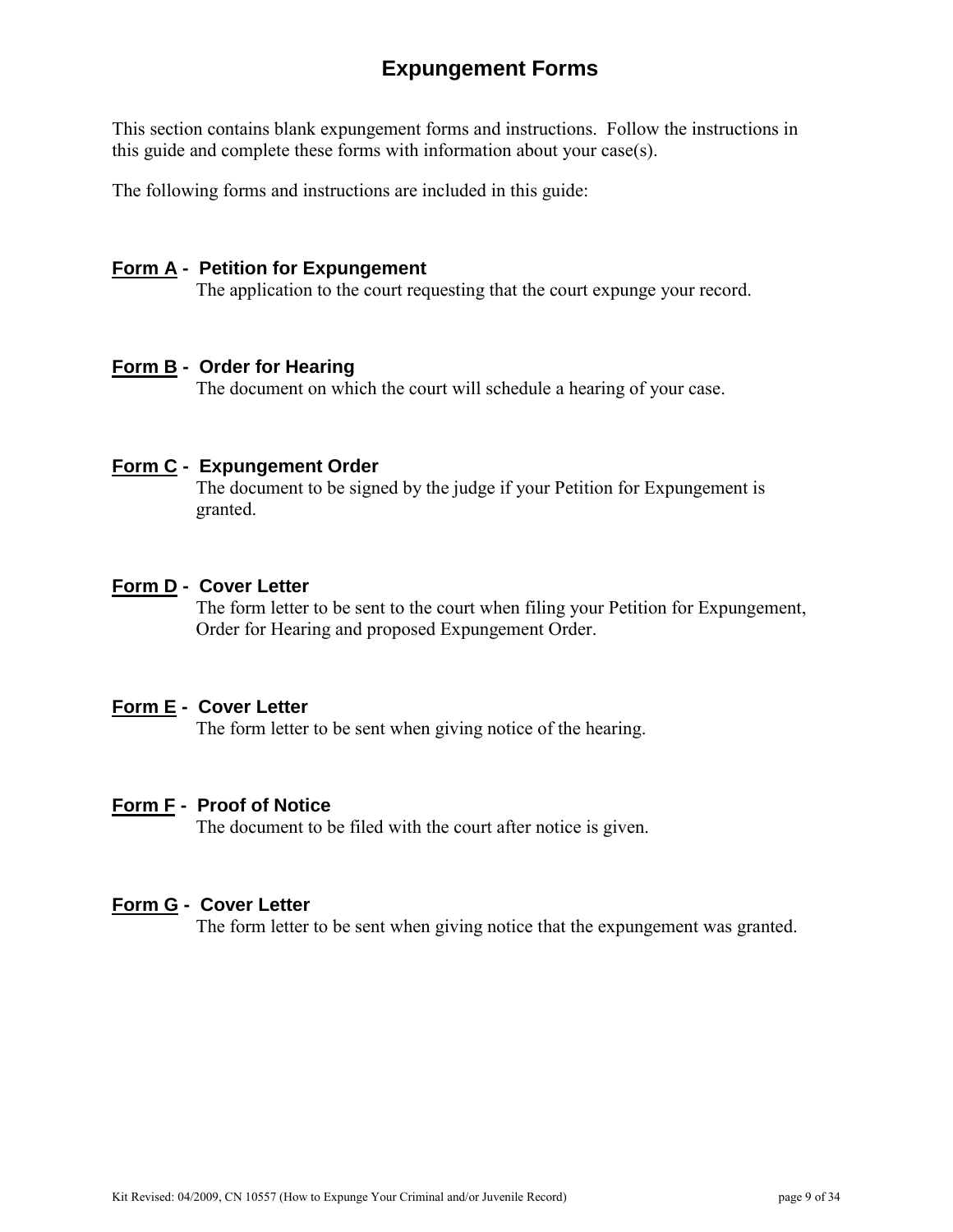# **Instructions for Petition for Expungement (Form A)**

- 1. Fill in your name, address, telephone number, and Social Security number at the top left-hand corner of the form.
- 2. At the top right-hand corner, fill in the name of the county in which you will be filing the *Petition for Expungement*.
- 3. Do not fill in "Docket No." Leave this space blank. The court clerk will give you a docket number and will fill in the blank.
- 4. In the box where it states "In the Matter of the Expungement of the Criminal/Juvenile Records of  $\qquad$ ," print your full name.
- 5. Where it states, "I, \_\_\_\_\_\_\_," fill in your full name.
- 6. Where it states "residing at," fill in your current address.
- 7. In paragraph 1, fill in your date of birth.
- 8. In paragraph 2, fill in the date you were arrested and the town where you were arrested. **Include any arrests that may have occurred when you were a juvenile, whether they were sealed or unsealed**. Then, fill in the name of the offense you were charged with and give the New Jersey statute under which you were arrested.
- 9. In paragraph 3, fill in the original indictment, accusation, summons, docket number, warrant number, or complaint number(s).
- 10. In paragraph 4, **fill this in ONLY if the charge against you was dismissed**. If the charge was dismissed then fill in the date on which the charge was dismissed, the name of the charge that was dismissed, and the name of the court that dismissed the charge. **Remember**, if the charge against you **was not dismissed**, cross out paragraph 4 and go to paragraph 5.
- 11. In paragraph 5, **fill this in ONLY if you were convicted, adjudicated delinquent or pled guilty to the charges**. Then, fill in the date on which you pled or were found guilty or adjudicated delinquent, the name of the offense you pled guilty to, and the law under which you pled guilty (example, *N.J.S.A*. 2C:33-4 (harassment)). **Remember**, this is the law under which you pled or were found guilty, not the law under which you were arrested. You must also include the sentence or disposition. For example, the sentence/disposition could have been jail/prison/incarceration time, a fine or probation, or a combination of these. You should indicate the date that you were released from jail/prison/incarceration, the date the fine was paid, and/or the date that probation or parole was completed in the spaces provided.

**Note:** All of your arrests, charges, or prosecutions, even those for which you are not seeking an expungement, must be listed in your petition.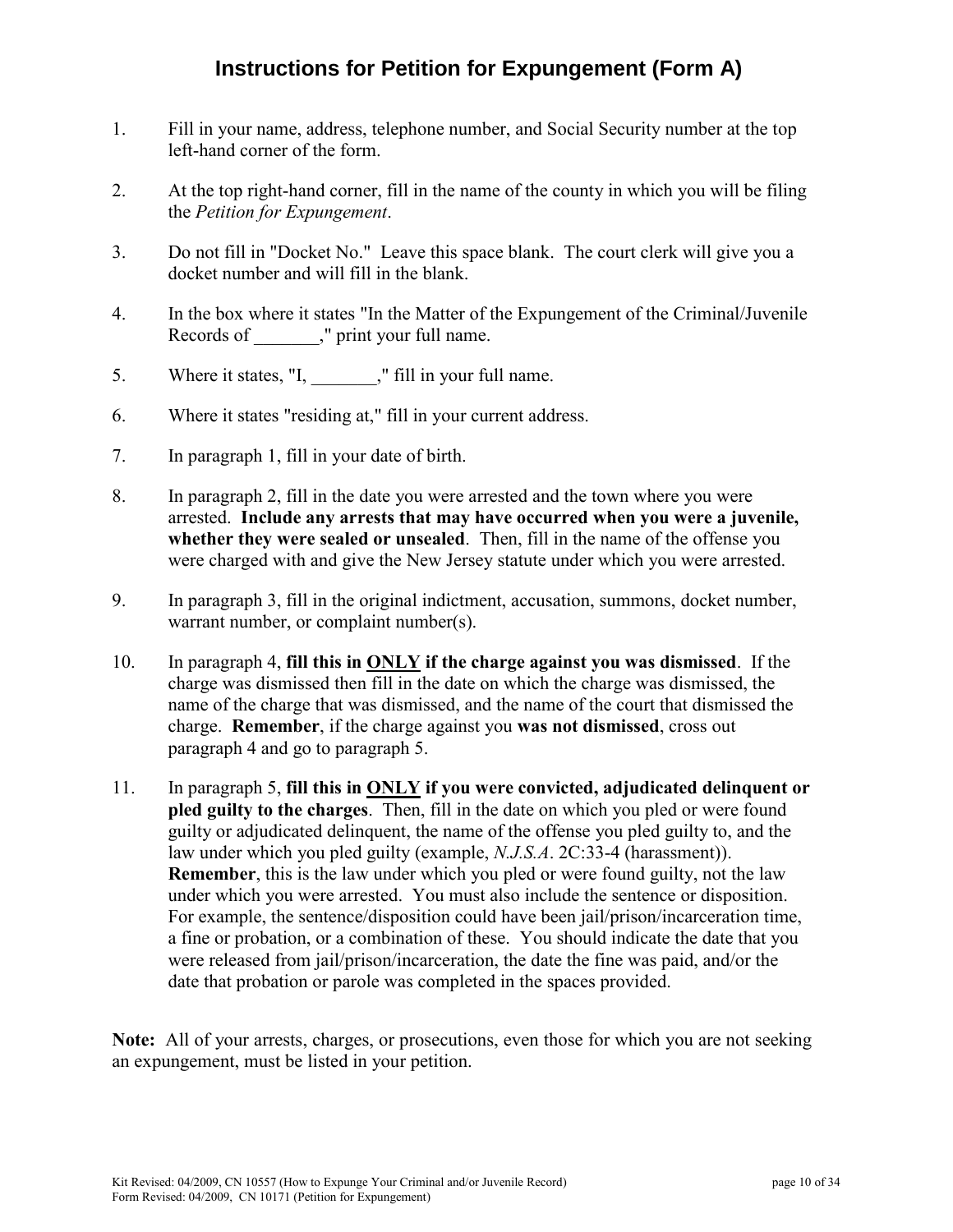# **Instructions for Petition for Expungement (Form A) - Continued**

- 12. Fill in paragraphs 6-13 if you have any additional arrests, charges, or prosecutions. Otherwise, **cross out the paragraphs that you do not use**.
- 13. Sign and print your name following paragraph 14 on the lines that state "your signature" and "your name printed."
- 14. Complete the *Verification* page of the petition. You must sign this page in the presence of a Notary Public because this page must have a notary seal.
- 15. On the first line of the *Verification* page, fill in your complete name.
- 16. In paragraph 3 of the *Verification* page, if you are seeking expungement of a conviction/adjudication of an indictable offense, this sentence tells the court that you have never been granted expungement, sealing (the prior name for expungement in New Jersey), or other relief regarding a criminal conviction or adjudication of delinquency. If you **ARE NOT** seeking expungement of an indictable offense, cross out paragraph 3.
- 17. Sign and print your name on the lines that indicate "your signature before a Notary" and "your name printed." You must sign this *Verification* page in the presence of a Notary who will then affix their seal to this page.

**Note:** Make sure that you fill in or cross out all the blank paragraphs that do not apply to you on Form A. **The** *Petition* **must be signed at the end of paragraph 14 and at the bottom of the** *Verification* **page.**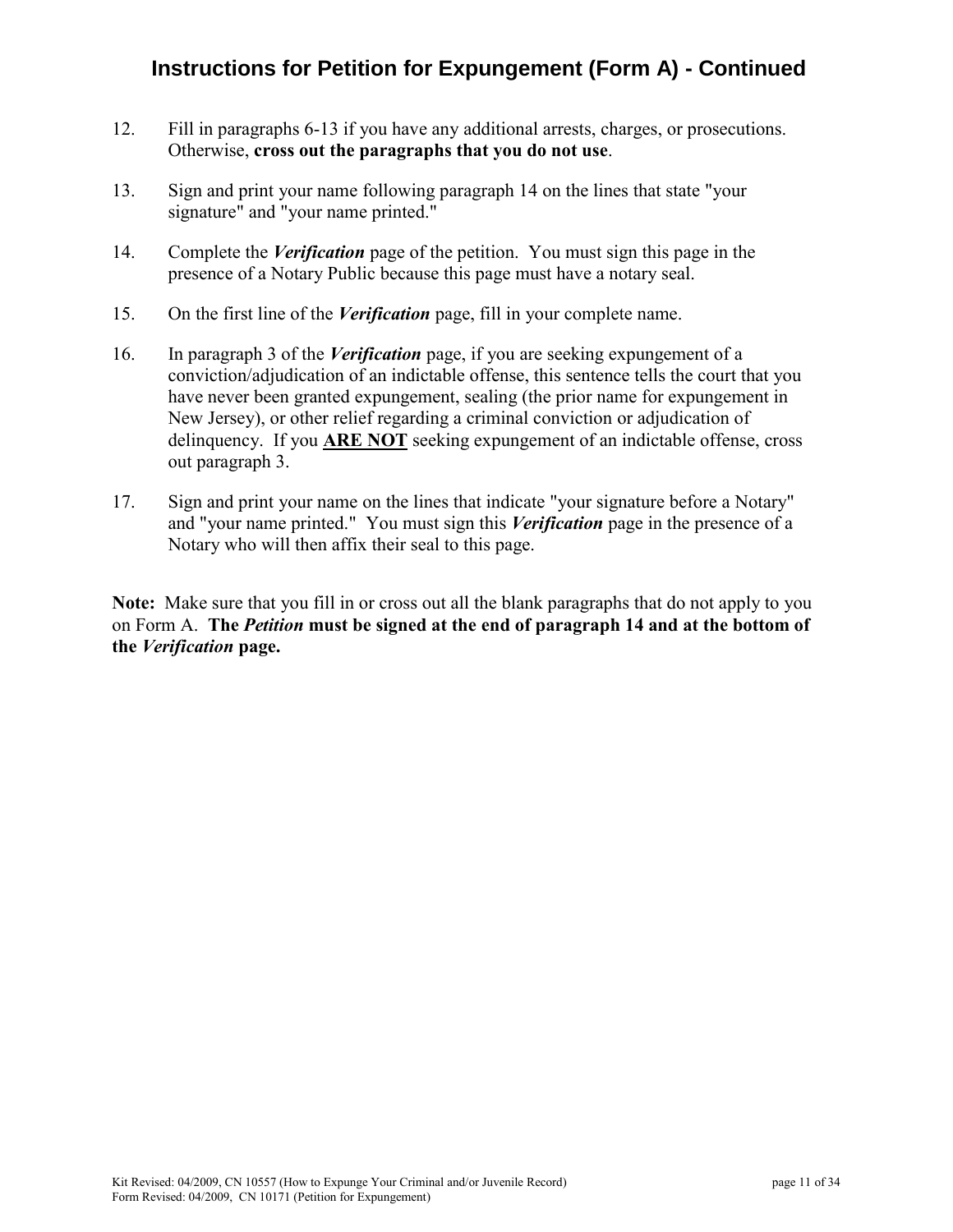# **Petition for Expungement (Form A)**

| (your name)                                                                                                                               | Superior Court of New Jersey<br>Law Division                                                                                                                                                                                                                                                                                  |
|-------------------------------------------------------------------------------------------------------------------------------------------|-------------------------------------------------------------------------------------------------------------------------------------------------------------------------------------------------------------------------------------------------------------------------------------------------------------------------------|
|                                                                                                                                           | County<br>(where you are filing)                                                                                                                                                                                                                                                                                              |
| (your address)                                                                                                                            | Docket No. (clerk will fill in)                                                                                                                                                                                                                                                                                               |
| (city, state, zip code)                                                                                                                   |                                                                                                                                                                                                                                                                                                                               |
| (your telephone number)                                                                                                                   |                                                                                                                                                                                                                                                                                                                               |
| (your social security number)                                                                                                             |                                                                                                                                                                                                                                                                                                                               |
| <b>Appearing Pro Se</b>                                                                                                                   | <b>Civil Action</b>                                                                                                                                                                                                                                                                                                           |
| In the Matter of the Expungement of the<br>Criminal/Juvenile Records of                                                                   | <b>Petition for Expungement</b>                                                                                                                                                                                                                                                                                               |
| (your name)                                                                                                                               |                                                                                                                                                                                                                                                                                                                               |
|                                                                                                                                           |                                                                                                                                                                                                                                                                                                                               |
|                                                                                                                                           |                                                                                                                                                                                                                                                                                                                               |
| (address - continued)                                                                                                                     | SAY.                                                                                                                                                                                                                                                                                                                          |
| 1. My date of birth is .                                                                                                                  |                                                                                                                                                                                                                                                                                                                               |
| 2. I was arrested/taken into custody on , in                                                                                              | N.J.<br>(municipality)                                                                                                                                                                                                                                                                                                        |
|                                                                                                                                           | . In                                                                                                                                                                                                                                                                                                                          |
|                                                                                                                                           | (name of offense)                                                                                                                                                                                                                                                                                                             |
| (statute)                                                                                                                                 |                                                                                                                                                                                                                                                                                                                               |
| 3. The original Indictment/Accusation/Summons/Warrant/Complaint/Docket number was                                                         |                                                                                                                                                                                                                                                                                                                               |
|                                                                                                                                           |                                                                                                                                                                                                                                                                                                                               |
|                                                                                                                                           |                                                                                                                                                                                                                                                                                                                               |
| was dismissed by $\frac{1}{\frac{1}{\tan x} \cdot \tan x}$                                                                                | after conditional discharge, pretrial                                                                                                                                                                                                                                                                                         |
| intervention program, juvenile conference committee, intake service conference or                                                         |                                                                                                                                                                                                                                                                                                                               |
| deferred disposition was successfully completed.                                                                                          |                                                                                                                                                                                                                                                                                                                               |
| program, juvenile conference committee, intake service conference or deferred disposition was<br>above, cross out paragraph 4 completely. | * If you did not have a conditional discharge, pretrial intervention, juvenile conference committee, intake<br>service conference or deferred disposition, cross out "after conditional discharge, pretrial intervention<br>successfully completed." If you were convicted or adjudicated delinquent of the offense described |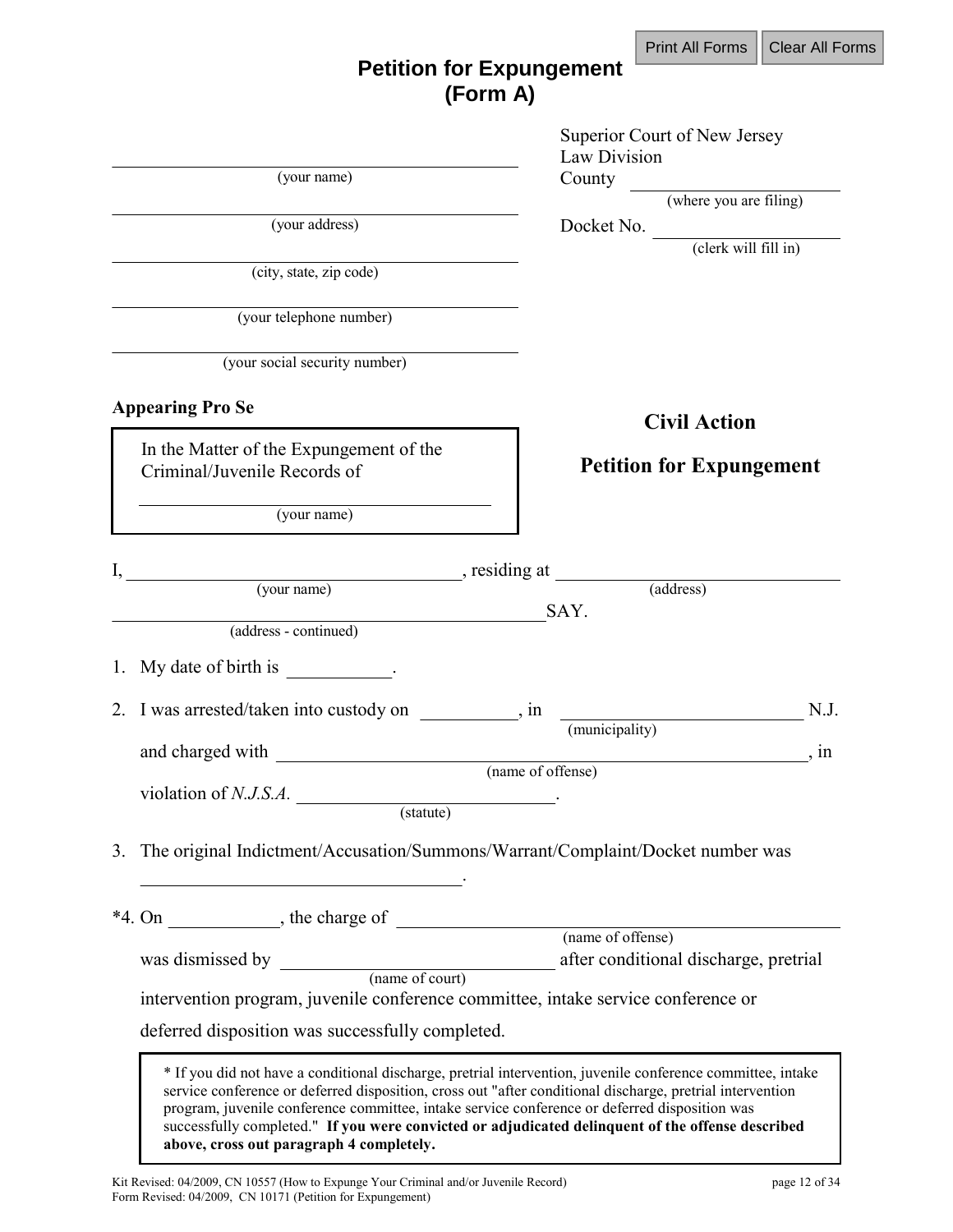#### **Petition for Expungement (Form A - Continued)**

|    | *5. On , I was found guilty / adjudicated delinquent of the charge of                                                                                                                                                                                                                                                                                                                                                                                                |
|----|----------------------------------------------------------------------------------------------------------------------------------------------------------------------------------------------------------------------------------------------------------------------------------------------------------------------------------------------------------------------------------------------------------------------------------------------------------------------|
|    | $\frac{1}{\text{(name of of fense)}}$ , in violation of <i>N.J.S.A</i> . (statute)                                                                                                                                                                                                                                                                                                                                                                                   |
|    |                                                                                                                                                                                                                                                                                                                                                                                                                                                                      |
|    | and was sentenced to<br><u> 1980 - John Stein, Amerikaansk politiker (* 1950)</u>                                                                                                                                                                                                                                                                                                                                                                                    |
|    | I completed jail/prison/ incarceration time on ___________; probation on ________                                                                                                                                                                                                                                                                                                                                                                                    |
|    | * If you were not found guilty or adjudicated delinquent, cross out paragraph 5 completely.<br>If you were not sentenced to jail/prison time/incarceration, probation, or a fine, write "n/a" (not<br>applicable) in the appropriate spaces.                                                                                                                                                                                                                         |
|    | If you have no other arrests, cross out numbers 6 through 13.                                                                                                                                                                                                                                                                                                                                                                                                        |
|    |                                                                                                                                                                                                                                                                                                                                                                                                                                                                      |
|    | , in                                                                                                                                                                                                                                                                                                                                                                                                                                                                 |
|    | and charged with (name of offense)                                                                                                                                                                                                                                                                                                                                                                                                                                   |
|    | violation of $N.J.S.A.$ (statute)                                                                                                                                                                                                                                                                                                                                                                                                                                    |
|    |                                                                                                                                                                                                                                                                                                                                                                                                                                                                      |
| 7. | The original Indictment/Accusation/Summons/Warrant/Complaint/Docket number was<br><u> 1989 - Johann Stoff, Amerikaansk politiker († 1908)</u>                                                                                                                                                                                                                                                                                                                        |
|    |                                                                                                                                                                                                                                                                                                                                                                                                                                                                      |
|    |                                                                                                                                                                                                                                                                                                                                                                                                                                                                      |
|    |                                                                                                                                                                                                                                                                                                                                                                                                                                                                      |
|    | intervention program, juvenile conference committee, intake service conference or                                                                                                                                                                                                                                                                                                                                                                                    |
|    |                                                                                                                                                                                                                                                                                                                                                                                                                                                                      |
|    | deferred disposition was successfully completed.                                                                                                                                                                                                                                                                                                                                                                                                                     |
|    | * If you did not have a conditional discharge, pretrial intervention program, juvenile conference<br>committee, intake service conference or deferred disposition, cross out "after conditional discharge,<br>pretrial intervention program, juvenile conference committee, intake service conference or deferred<br>disposition was successfully completed."<br>If you were convicted or adjudicated delinguent of the offense described above, cross out paragraph |

**If you were convicted or adjudicated delinquent of the offense described above, cross out paragraph 8 completely.**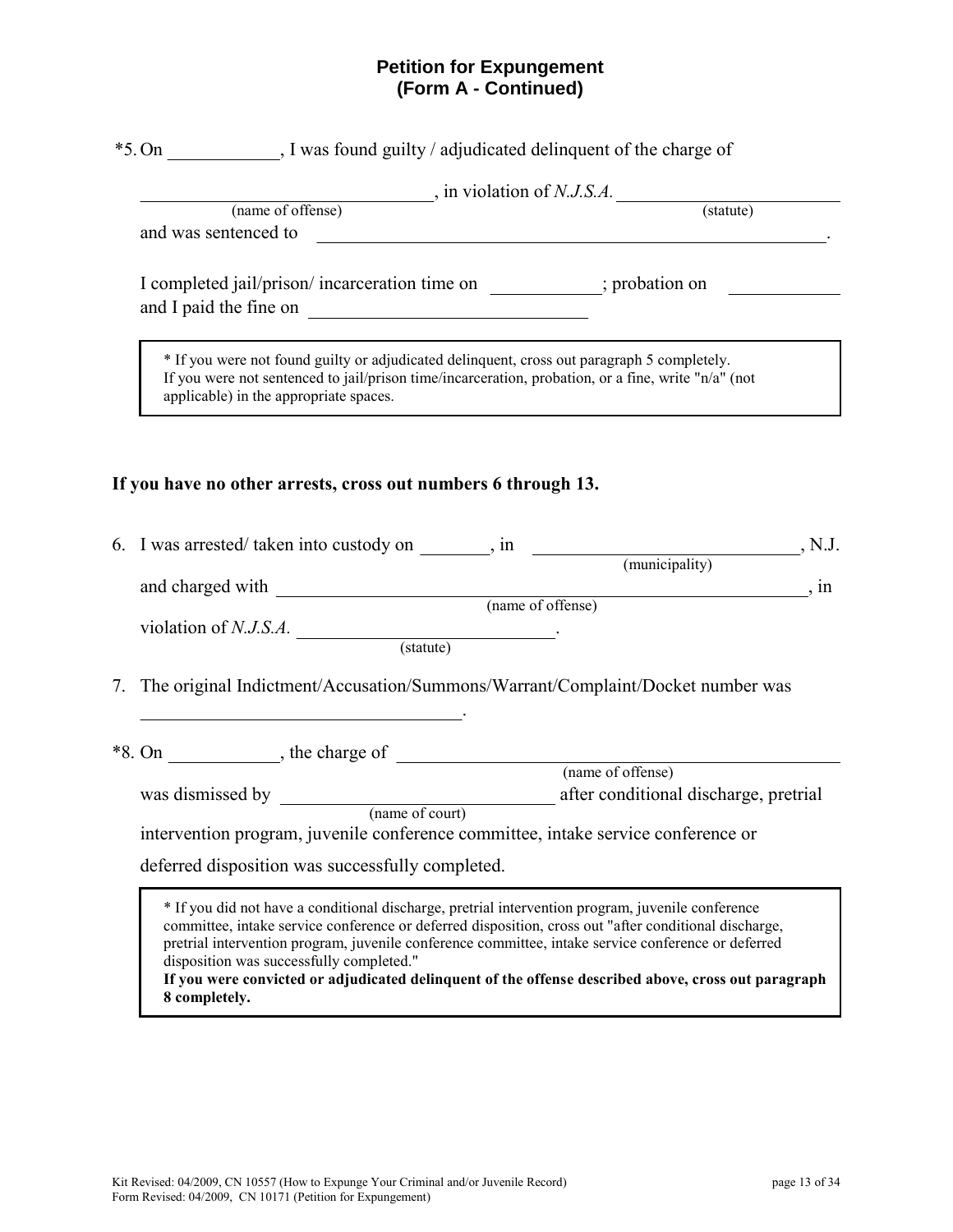#### **Petition for Expungement (Form A - Continued)**

|                | *9. On , I was found guilty / adjudicated delinquent of the charge of                                                                                                                                                                        |                                                                                                                                                                                                                                                                                                                                   |
|----------------|----------------------------------------------------------------------------------------------------------------------------------------------------------------------------------------------------------------------------------------------|-----------------------------------------------------------------------------------------------------------------------------------------------------------------------------------------------------------------------------------------------------------------------------------------------------------------------------------|
|                |                                                                                                                                                                                                                                              |                                                                                                                                                                                                                                                                                                                                   |
|                |                                                                                                                                                                                                                                              | $(name of theorem)$ , in violation of <i>N.J.S.A</i> . (statute) (statute)<br>and was sentenced to question of the contract of the contract of the contract of the contract of the contract of the contract of the contract of the contract of the contract of the contract of the contract of the contract                       |
|                |                                                                                                                                                                                                                                              | I completed jail/prison/ incarceration time on ___________; probation on ________                                                                                                                                                                                                                                                 |
|                | * If you were not found guilty or adjudicated delinquent, cross out paragraph 9 completely.<br>If you were not sentenced to jail/prison/incarceration time, probation, or a fine, write "n/a" (not<br>applicable) in the appropriate spaces. |                                                                                                                                                                                                                                                                                                                                   |
|                | If you have no other arrests, cross out numbers 10 through 13.                                                                                                                                                                               |                                                                                                                                                                                                                                                                                                                                   |
|                |                                                                                                                                                                                                                                              | 10. I was arrested/ taken into custody on _______, in $\frac{10}{(municipality)}$ N.J.                                                                                                                                                                                                                                            |
|                |                                                                                                                                                                                                                                              | and charged with (name of offense)<br>, in                                                                                                                                                                                                                                                                                        |
|                | violation of $N.J.S.A.$ (statute)                                                                                                                                                                                                            |                                                                                                                                                                                                                                                                                                                                   |
|                | <u> 1989 - Johann Stoff, Amerikaansk politiker († 1908)</u>                                                                                                                                                                                  | 11. The original Indictment/Accusation/Summons/Warrant/Complaint/Docket number was                                                                                                                                                                                                                                                |
|                |                                                                                                                                                                                                                                              | $*12. On$ , the charge of $\overline{\qquad}$ (name of offense)                                                                                                                                                                                                                                                                   |
|                |                                                                                                                                                                                                                                              |                                                                                                                                                                                                                                                                                                                                   |
|                | intervention program, juvenile conference committee, intake service conference or<br>deferred disposition was successfully completed.                                                                                                        |                                                                                                                                                                                                                                                                                                                                   |
| 12 completely. | intake service conference or deferred disposition, cross out "after conditional discharge, pretrial<br>successfully completed."                                                                                                              | * If you did not have a conditional discharge, pretrial intervention program, juvenile conference committee,<br>intervention program, juvenile conference committee, intake service conference or deferred disposition was<br>If you were convicted or adjudicated delinquent of the offense described above, cross out paragraph |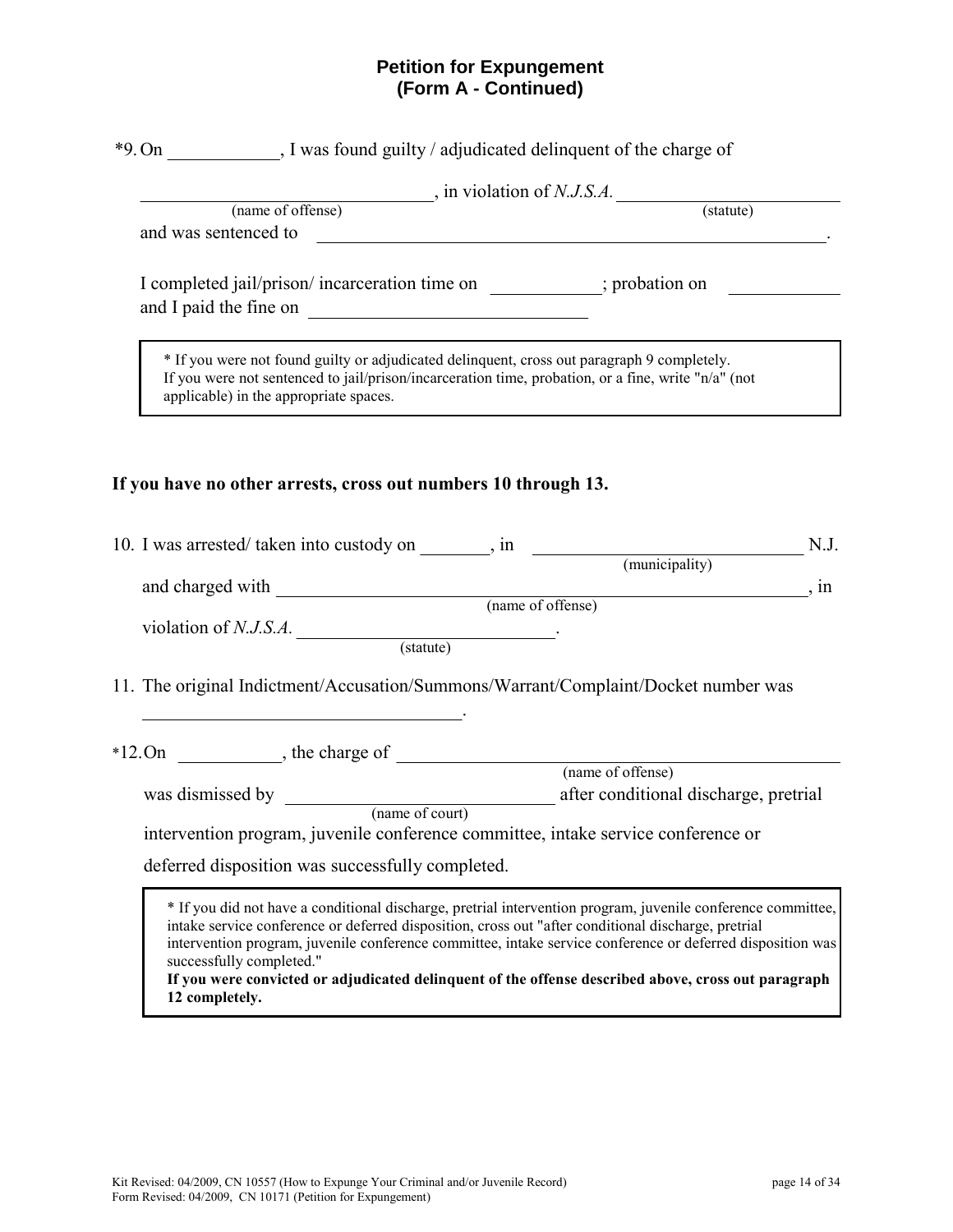#### **Petition for Expungement (Form A - Continued)**

|                                                                          | , in violation of $N.J.S.A$ . |
|--------------------------------------------------------------------------|-------------------------------|
| (name of offense)                                                        | (statute)                     |
| and was sentenced to                                                     |                               |
|                                                                          |                               |
| I completed jail/prison/ incarceration time on<br>and I paid the fine on | ; probation on                |
|                                                                          |                               |

## **NOTE: If you have additional arrests as an adult or were taken into custody as a juvenile by the police, you must re-draft this entire petition and include those arrests in the same form as this petition.**

14. I request that this Court grant me an Expungement Order as authorized by *N.J.S.A.* 2C:52-1, *et seq.,* directing the Clerk of the Court and all relevant criminal/juvenile justice and law enforcement services of the State of New Jersey to expunge from their records all evidence of the arrest/conviction/disposition (police record of when you were taken into custody as a juvenile/adjudication of delinquency/disposition) and all proceedings in this matter, and further directing any New Jersey law enforcement agency which sent records of the adult arrest/juvenile custody and proceedings to the Federal Bureau of Investigation or any other law enforcement agency outside of New Jersey to inform the recipient and the agencies designated to retain control of expunged records to take sufficient precautions to ensure that such records and information are not released.

Respectfully submitted,

Signed:

(your signature)

(your name printed)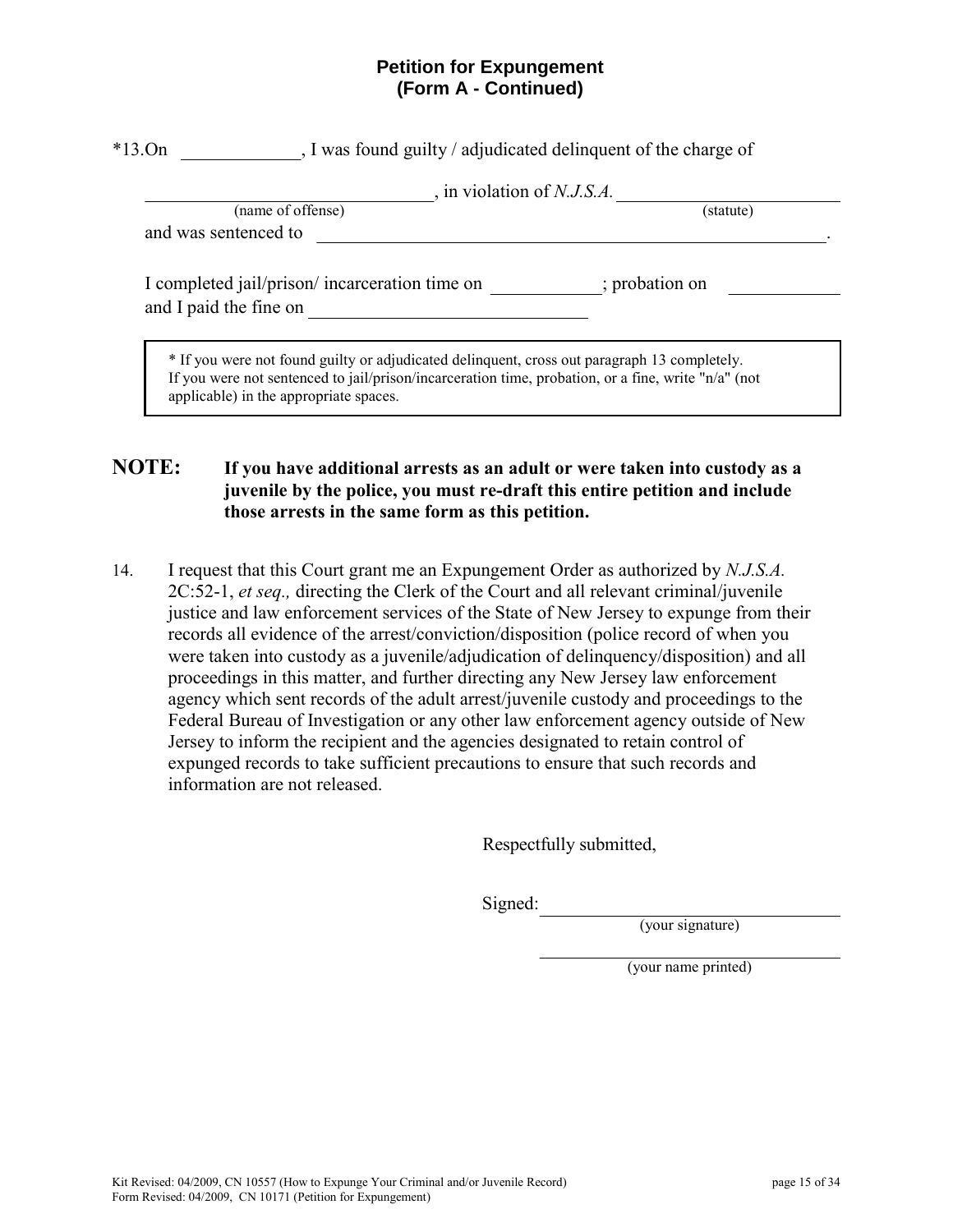## **Verification (Form A - Continued)**

, of full age, being duly sworn

(Your Name) according to law, upon his oath deposes and says:

- 1. I am the Petitioner in this matter and statements made in this Petition are true to the best of my knowledge.
- 2. There are no disorderly persons, petty disorderly persons, or indictable charges pending against me at this time.
- 3. I am seeking expungement of a conviction on a criminal case and I have never been granted an expungement of an indictable conviction by any state or federal court. **(If you are not seeking expungement of an indictable offense, cross out #3.)**

Signed:

(your signature before a Notary)

(your name printed)

Sworn to and subscribed before me this  $\frac{day \text{ of }$ 

(Notary's signature)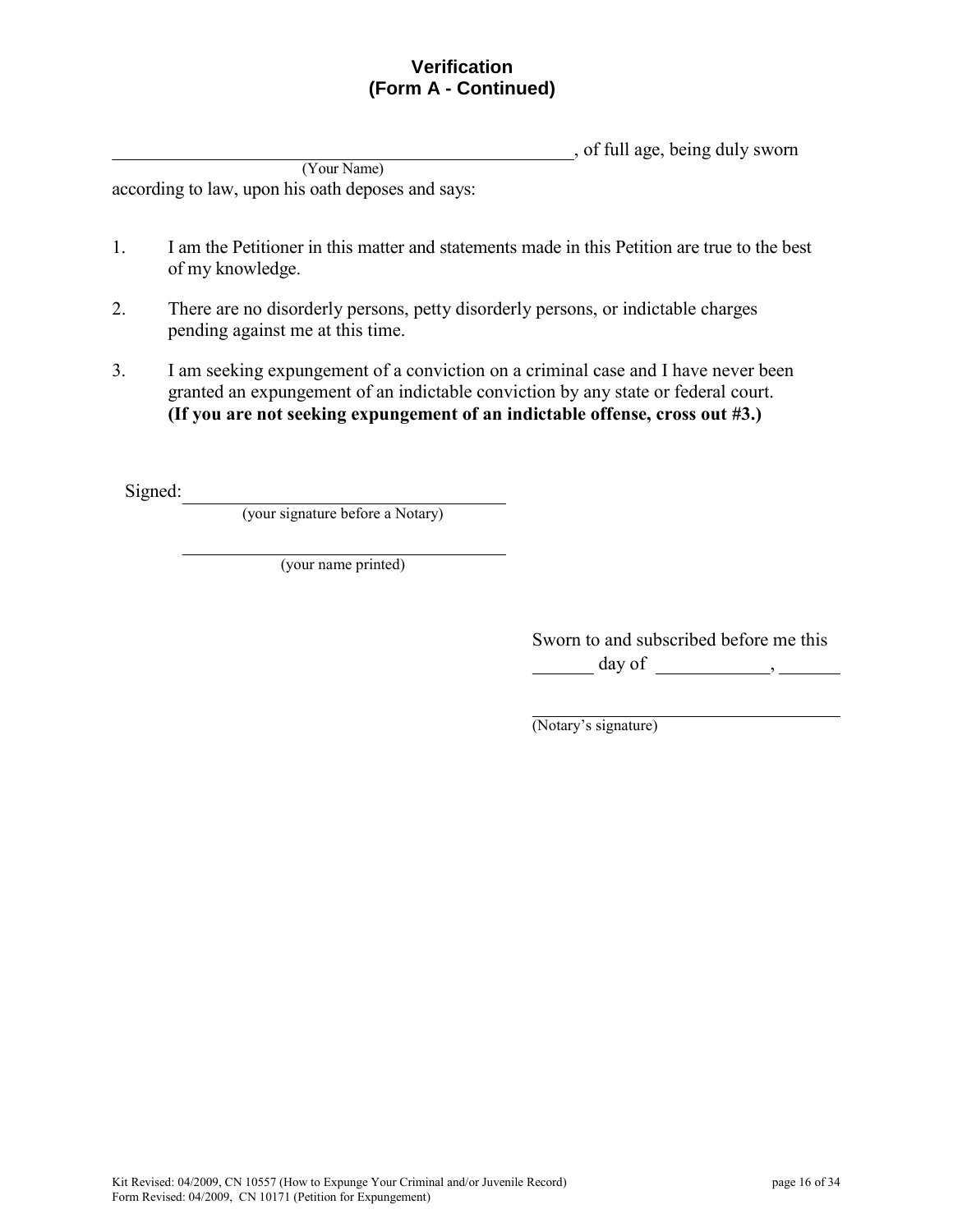# **Instructions for Order for Hearing (Form B)**

- 1. At the top left-hand corner, fill in your name and address.
- 2. At the top right-hand corner, fill in the county in which you will be filing your petition.
- 3. Do not fill in "Docket No." Leave this space blank. The court clerk will give you a docket number and will fill in the blank.
- 4. In the box where it states "In the Matter of the Expungement of the Criminal/Juvenile Records of  $\hspace{1cm}$ ," print your full name.
- 5. Where it states, "This matter having been opened to the Court upon the annexed Petition of  $\hspace{1cm}$ ," fill in your name.
- 6. Leave the lines blank in the paragraph that begins "IT IS ORDERED this…." The Court Clerk with fill in the date and time of the hearing.
- 7. On the line "The Prosecutor of \_\_\_\_\_\_\_\_\_\_\_\_\_ County," fill in the county name where you were arrested as an adult or taken into custody as a juvenile. If you were arrested in more than one county, enter the names of each county.
- 8. On the lines "Clerk(s) of the Municipal Court(s)" and "Chief(s) of the Police Department(s)," fill in the town where you were arrested as an adult or taken into custody as a juvenile. If you were arrested in more than one town, enter the names of each town.
- 9. On the line "Chief of the County Probation Division, fill in the county name for the probation division, if you were granted a conditional discharge, enrolled into the Pretrial Intervention Program, participated in a juvenile conference committee, participated in intake service conference, received a deferred disposition, performed community service, owed restitution or fines or you served a term of probation. If the probation division was not involved in your case, you may cross this off.
- 10. On the lines "The Warden(s) of the \_\_\_\_\_\_\_\_\_\_\_\_\_\_\_\_\_\_ Jail(s) / Prison(s)" and "The Superintendent(s) of  $($ for juveniles only)," fill in the name(s) of the jail(s), place(s) of incarceration or prison(s) if you were incarcerated. If you were not incarcerated, you may cross this off.
- 11. On the line " County Family Division," fill in the county name if you are requesting the expungement of a juvenile delinquency matter. Otherwise, you may cross this off.
- 12. Leave the space blank that states "Judge, Superior Court of New Jersey." This is where the judge will sign the order.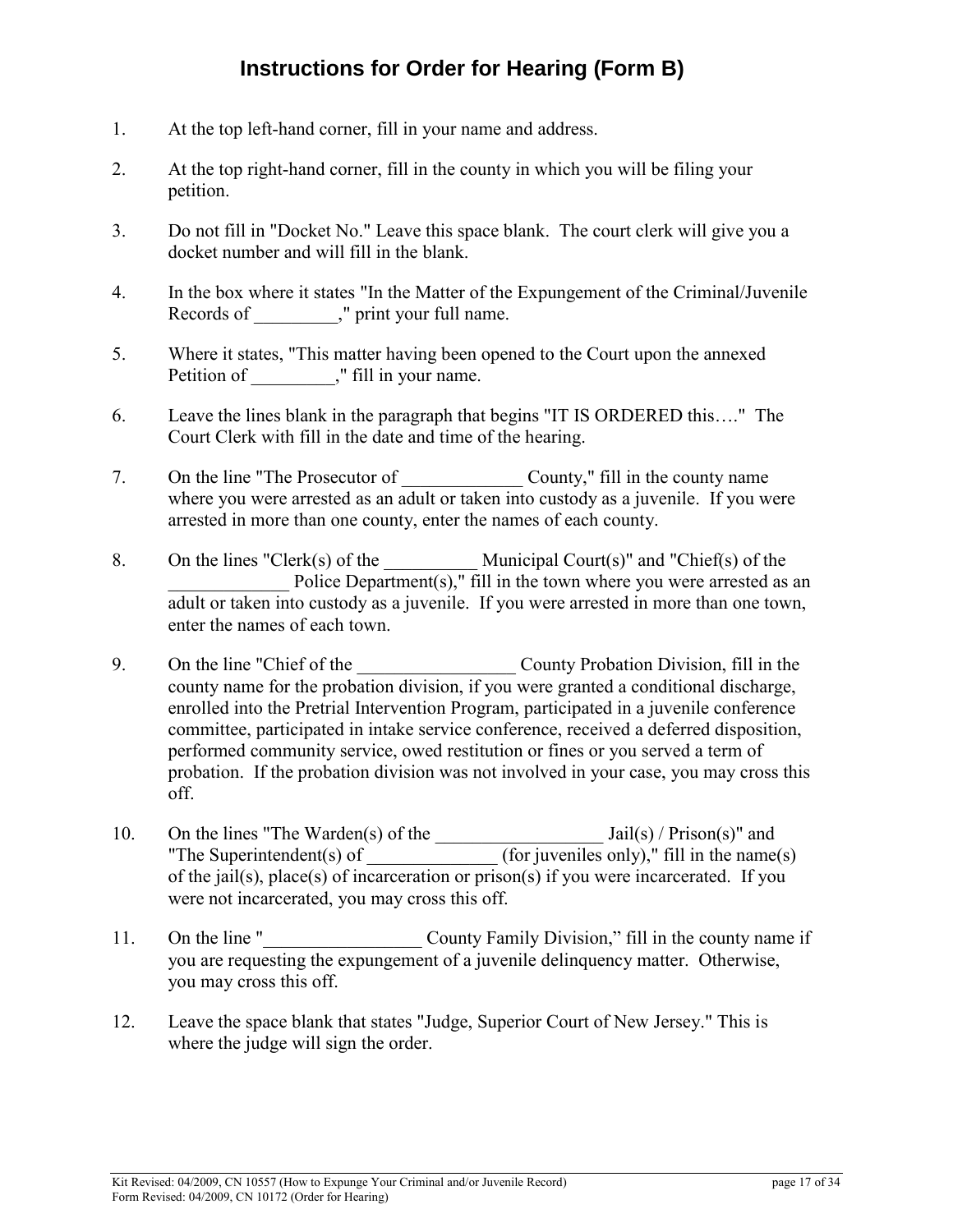# **ORDER FOR HEARING (Form B)**

(your name) County

(city, state, zip code)

**Appearing Pro Se**

In the Matter of the Expungement of the Criminal/Juvenile Records of

Superior Court of New Jersey Law Division 

(where you are filing)

(your address) Docket No.

(clerk will fill in)

**Civil Action**

# **Order for Hearing**

(your name)

This matter having been opened to the Court upon the annexed Petition of

, and for good cause appearing;

(your name)

|    | <b>IT IS ORDERED this</b>                | day of                                                             | that a |
|----|------------------------------------------|--------------------------------------------------------------------|--------|
|    | Hearing before this Court is set for the | day of                                                             |        |
| at | o'clock                                  | .m. to determine whether an Order of Expungement shall be granted; |        |

**IT IS FURTHER ORDERED** that Petitioner shall send by certified mail, copies of this Order and Petition to the following officials within five (5) days of this Order:

The Attorney General of New Jersey

The Superintendent of the New Jersey State Police, Expungement Unit

The Prosecutor of County

Clerk(s) of the Municipal Court(s),

Chief(s) of the <u>Chief(s)</u> of the Police Department(s),

Chief of the County Probation Department

The Warden of the Jail/Prison

The Superintendent of (for juveniles only)

County Family Division

The Division of Criminal Justice, Records and Identification Unit

Judge, Superior Court of New Jersey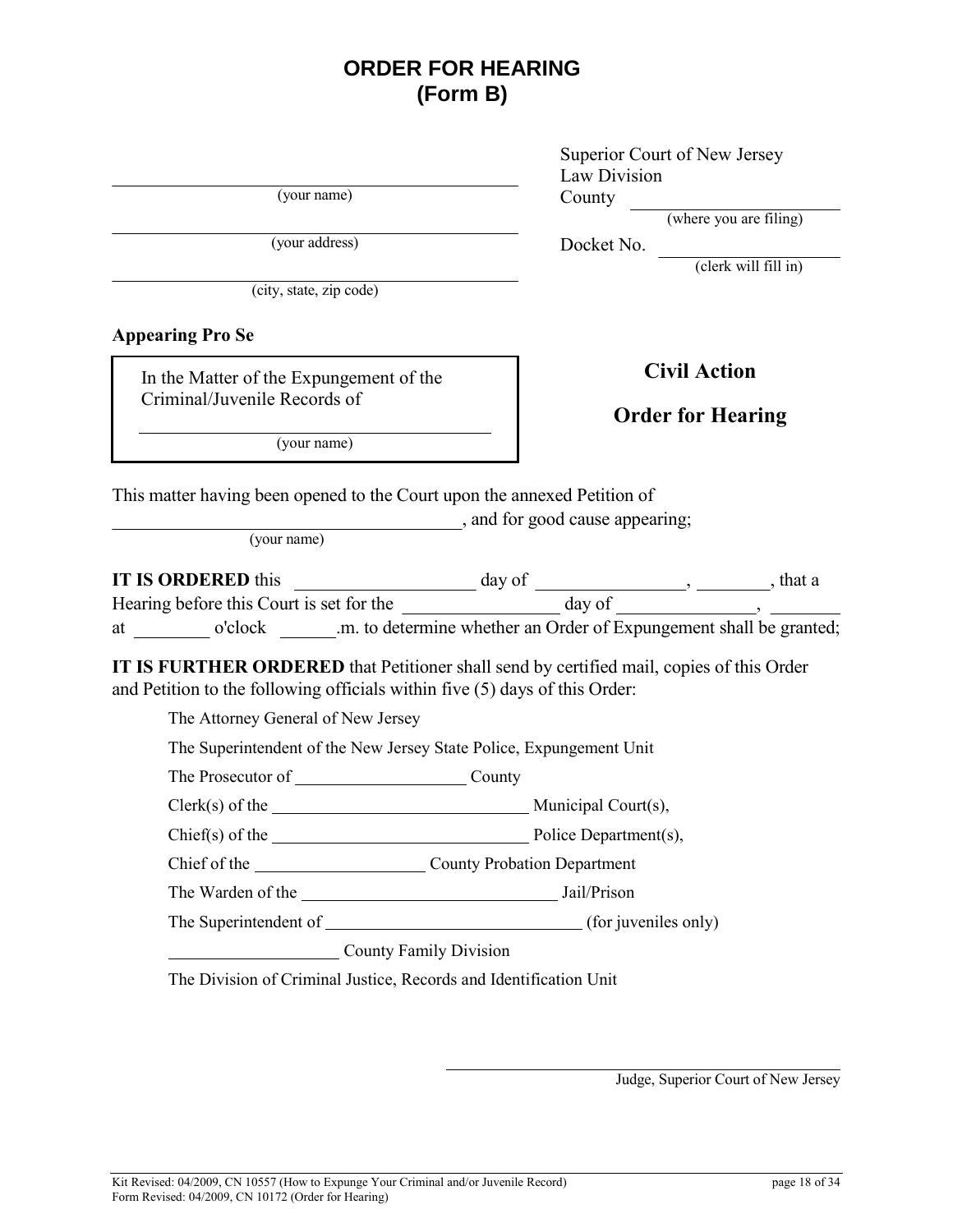# **Instructions for Expungement Order (Form C)**

- 1. At the top left-hand corner, fill in your full name and address.
- 2. At the top right-hand corner, indicate the county in which you will be filing your petition.
- 3. Do not fill in "Docket No." leave this space blank. The court clerk will give you a docket number and will fill in the blank.
- 4. In the box where it states, "In the Matter of the Expungement of the Criminal/Juvenile Records of  $\hspace{1cm}$ ," print your full name.
- 5. In the first paragraph of the *Expungement Order*, after "…Verified Petition of," print your full name, date of birth and social security number where it is indicated.
- 6. Leave the next three spaces blank where it states "IT IS ORDERED this day of They will be filled in by the court.
- 7. On the line "The Prosecutor of County," fill in the county name where you were arrested as an adult or taken into custody as a juvenile. If you were arrested in more than one county, enter the names of each county.
- 8. On the lines "Clerk(s) of the  $\blacksquare$  Municipal Court(s)" and "Chief(s) of the Police Department(s)," fill in the town where you were arrested as an adult or taken into custody as a juvenile. If you were arrested in more than one town, enter the names of each town.
- 9. On the line "Chief of the County Probation Division, fill in the county name for the probation division, if you were granted a conditional discharge, enrolled into the Pretrial Intervention Program, participated in a juvenile conference committee, participated in intake service conference, received a deferred disposition, performed community service, owed restitution or fines or you served a term of probation. If the probation division was not involved in your case, you may cross this off.
- 10. On the lines "The Warden(s) of the Letter States and Islam Jail(s) / Prison(s)" and "The Superintendent(s) of  $\qquad \qquad$  (for juveniles only)," fill in the name(s) of the jail(s), place(s) of incarceration or prison(s) if you were incarcerated. If you were not incarcerated, you may cross this off.
- 11. On the lines "Deputy Clerk of the Superior Court of New Jersey, County" fill in the county or counties where your records will be expunged.
- 12. After "all information relating to," print where indicated your complete name.
- 13. Fill in the dates you were arrested and the law(s) under which you were arrested. If you have more than three arrests, attach a separate sheet of paper with the information about the additional arrests.
- 14. Leave the signature line on the next page blank. This is where the judge will sign the order.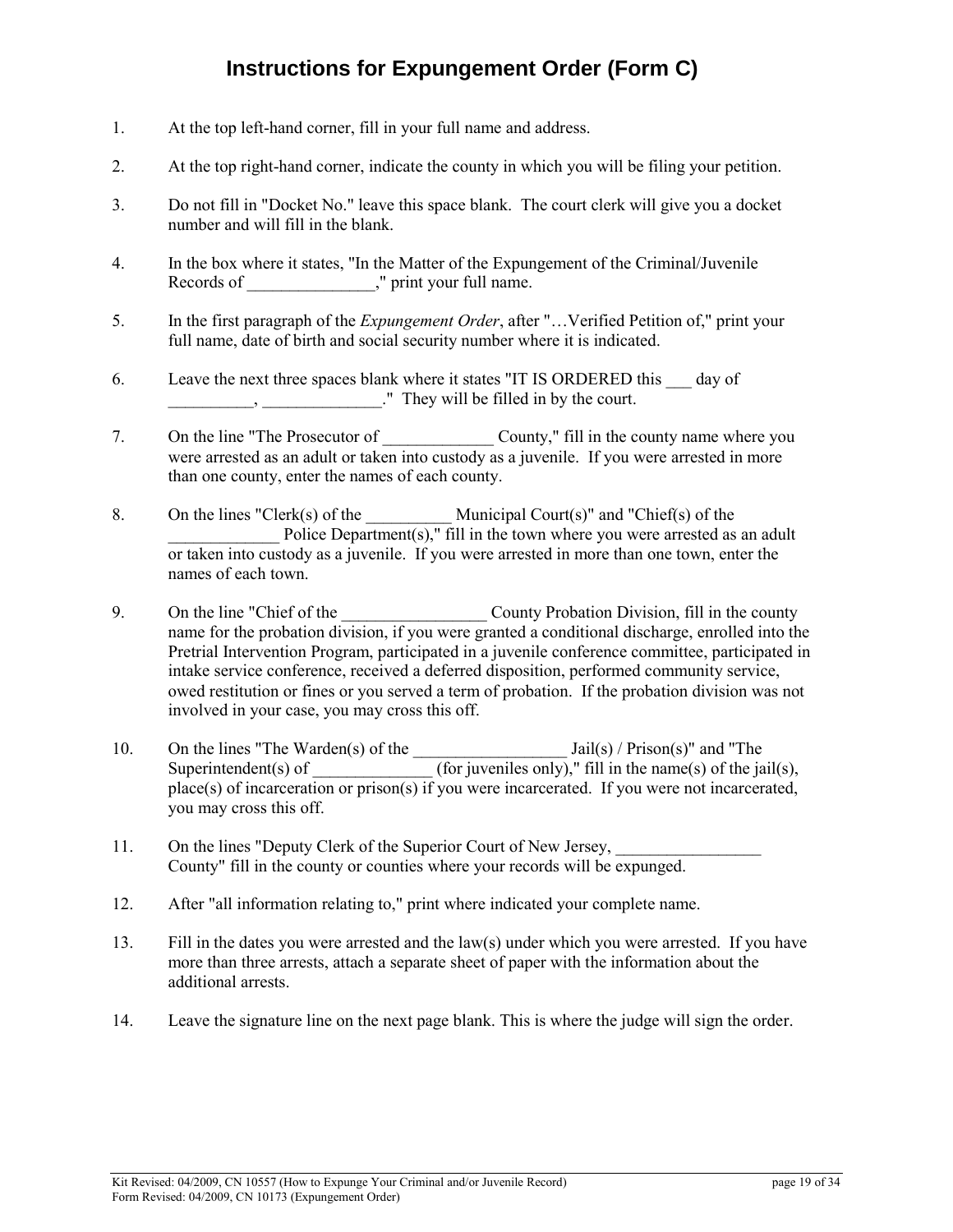| <b>Expungement Order</b> |
|--------------------------|
| (Form C)                 |

(your name) County

(your address) Docket No.

(city, state, zip code)

## **Appearing Pro Se**

In the Matter of the Expungement of the Criminal/Juvenile Records of

Superior Court of New Jersey Law Division

(where you are filing)

(clerk will fill in)

# **Civil Action**

# **Expungement Order**

(your name)

| This matter having been opened to the Court upon the Verified Petition of |
|---------------------------------------------------------------------------|
|---------------------------------------------------------------------------|

|                                                                         | whose date of birth is                                              | and          |
|-------------------------------------------------------------------------|---------------------------------------------------------------------|--------------|
| (your name)                                                             |                                                                     | (birth date) |
| social security number is                                               | , and it appearing that the requirements for                        |              |
|                                                                         | (your social security number)                                       |              |
| Expungement under <i>N.J.S.A.</i> 2C:52-1, et seq. have been satisfied; |                                                                     |              |
| <b>IT IS ORDERED</b> this                                               | day of                                                              | , that the   |
| The Attorney General of New Jersey                                      |                                                                     |              |
|                                                                         | The Superintendent of the New Jersey State Police, Expungement Unit |              |
| The Prosecutor of County                                                |                                                                     |              |
|                                                                         |                                                                     |              |
|                                                                         |                                                                     |              |
|                                                                         | Chief of the County Probation Department                            |              |
|                                                                         |                                                                     |              |
|                                                                         |                                                                     |              |
|                                                                         | Deputy Clerk of the Superior Court of New Jersey, County, remove    |              |
| from their records all information relating to                          |                                                                     |              |
|                                                                         |                                                                     | 's           |

|                  |                                                    |           | 's |
|------------------|----------------------------------------------------|-----------|----|
|                  | (your name)                                        |           |    |
|                  | arrest/custody on the charge of violating N.J.S.A. |           |    |
| (date of arrest) |                                                    | (statute) |    |
|                  | arrest/custody on the charge of violating N.J.S.A. |           |    |
| (date of arrest) |                                                    | (statute) |    |
|                  | arrest/custody on the charge of violating N.J.S.A. |           |    |
| (date of arrest) |                                                    | (statute) |    |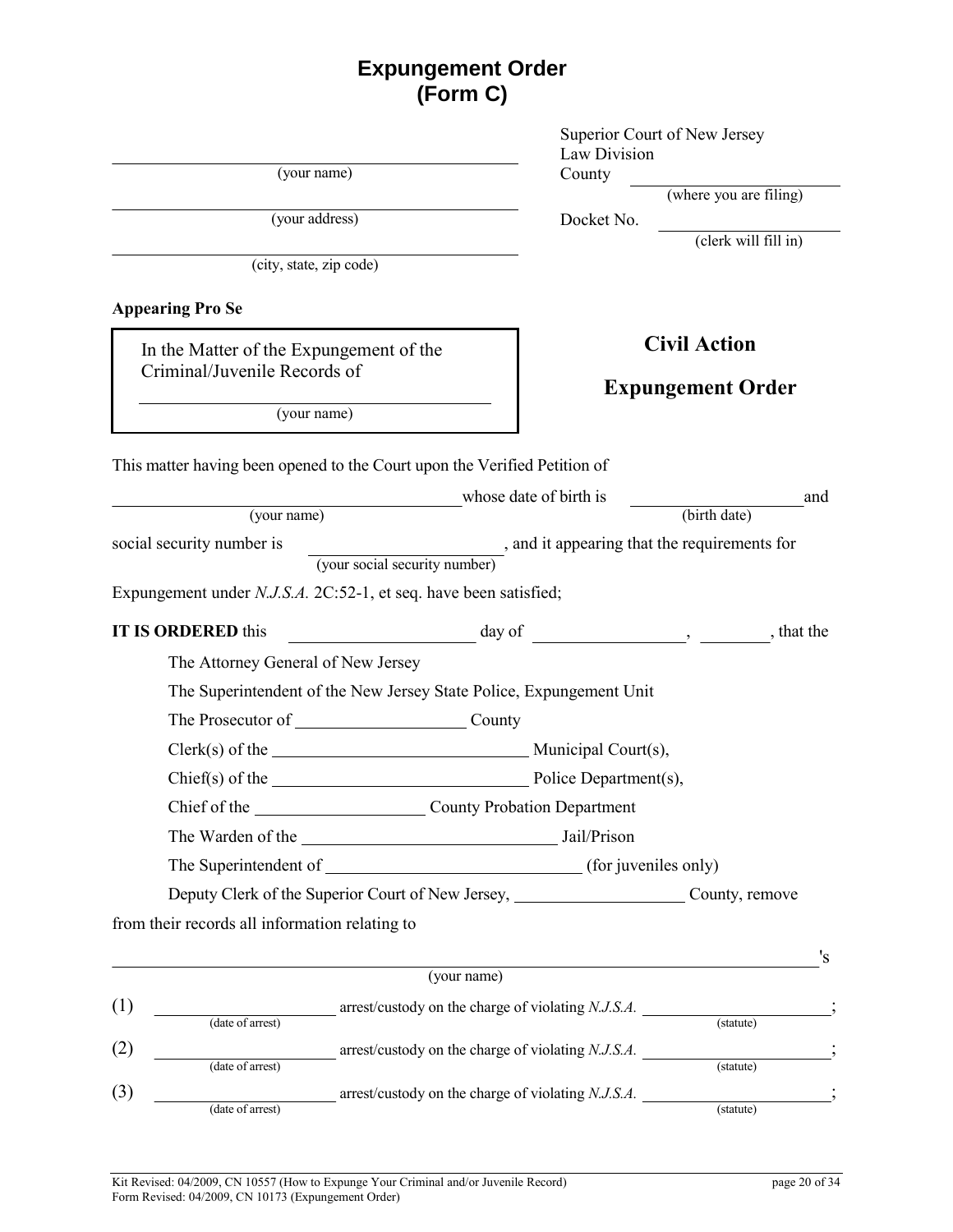# **EXPUNGEMENT ORDER (Form C – Continued)**

and remove all records concerning the subsequent criminal and/or juvenile proceedings regarding such charge(s), including any conviction(s), adjudication(s) of delinquency or disposition(s), if applicable, and place such information in the control of a person within the office designated to retain control over expunged records.

**IT IS FURTHER ORDERED** that any of the above officers or agencies which sent fingerprints and/or any records of the above arrest/conviction/adjudication/disposition and proceedings to the Federal Bureau of Investigation or any other office or agency shall notify same of this Order and that the agencies designated to retain such records take sufficient precautions to insure that such records and information are not released.

**IT IS FURTHER ORDERED** that any records, or the information therein, shall not be released except as provided under the provision of *N.J.S.A.* 2C:52-1, *et seq.* and that the persons designated to retain control over expunged records take sufficient precautions to insure that such records and information are not released.

**IT IS FURTHER ORDERED** that in response to requests for information or records, the court office or law enforcement agency shall reply with respect to the arrest/conviction/adjudication/disposition, which is the subject of this Order, that there is no record.

**IT IS FURTHER ORDERED** that the arrest/conviction/adjudication/disposition, which is the subject of this Order, shall be deemed, in contemplation of law, not to have occurred, and the Petitioner may answer accordingly any question relating to this occurrence except as provided in *N.J.S.A.* 2C:52-27.

**IT IS FURTHER ORDERED** that this Order does not expunge the records contained in the Controlled Dangerous Substances Registry created pursuant to *P.L.* 1970, c. 227 (C.26:2G-17 et seq.) or the registry created by the Administrative Office of the Courts pursuant to *N.J.S.A.* 2C:43-21.

Judge, Superior Court of New Jersey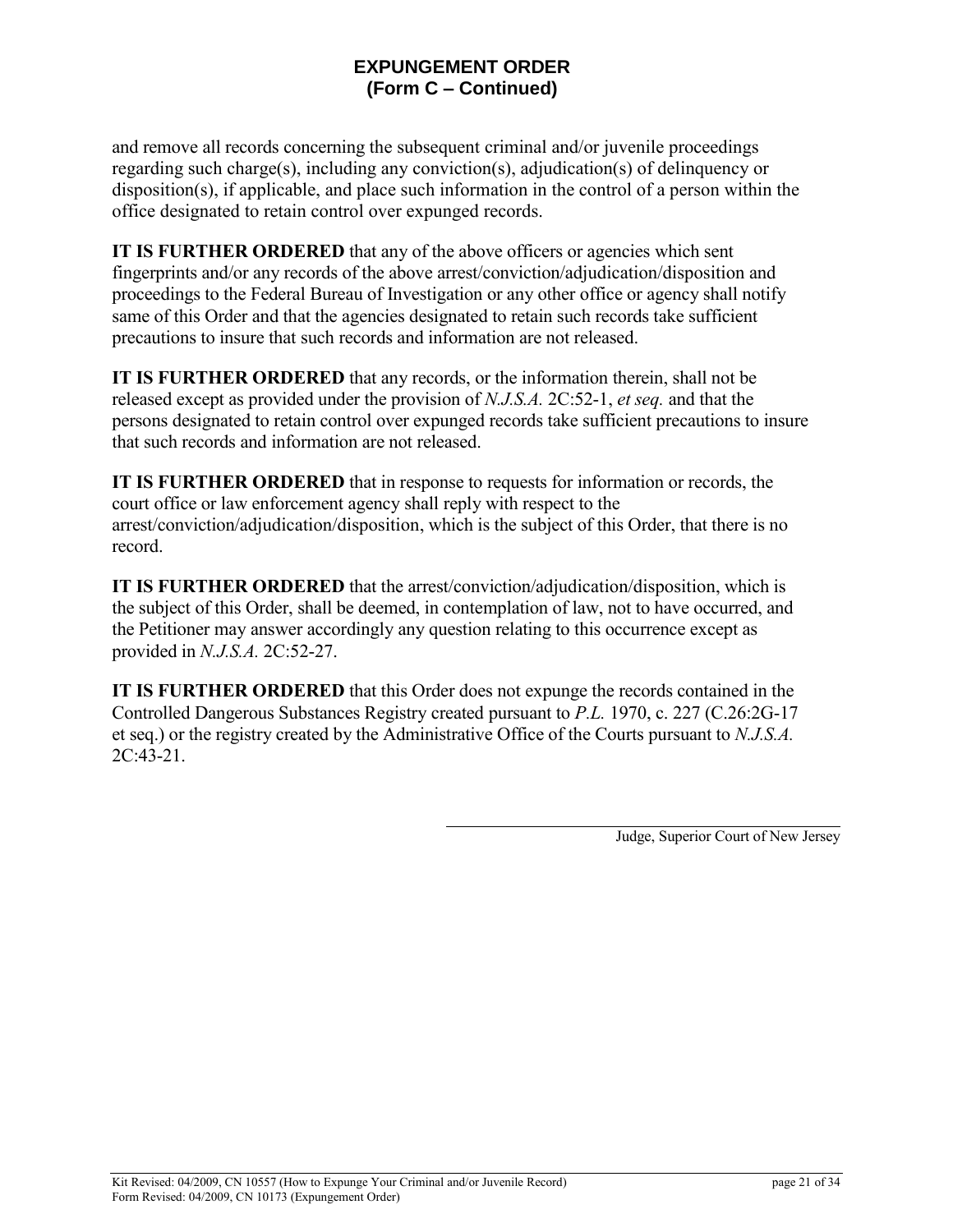- 1. At the top right-hand corner of the page, fill in the date.
- 2. At the top-left-hand corner, print the county and the mailing address of the Criminal Case Management Office where you are filing your petition papers. (A list of County Criminal Case Management Offices appears at the end of this guide).
- 3. On the line that states "your name," print your full name.
- 4. In the bottom right-hand corner, sign your name on the line that states "Your signature" and then print your name and mailing address where indicated.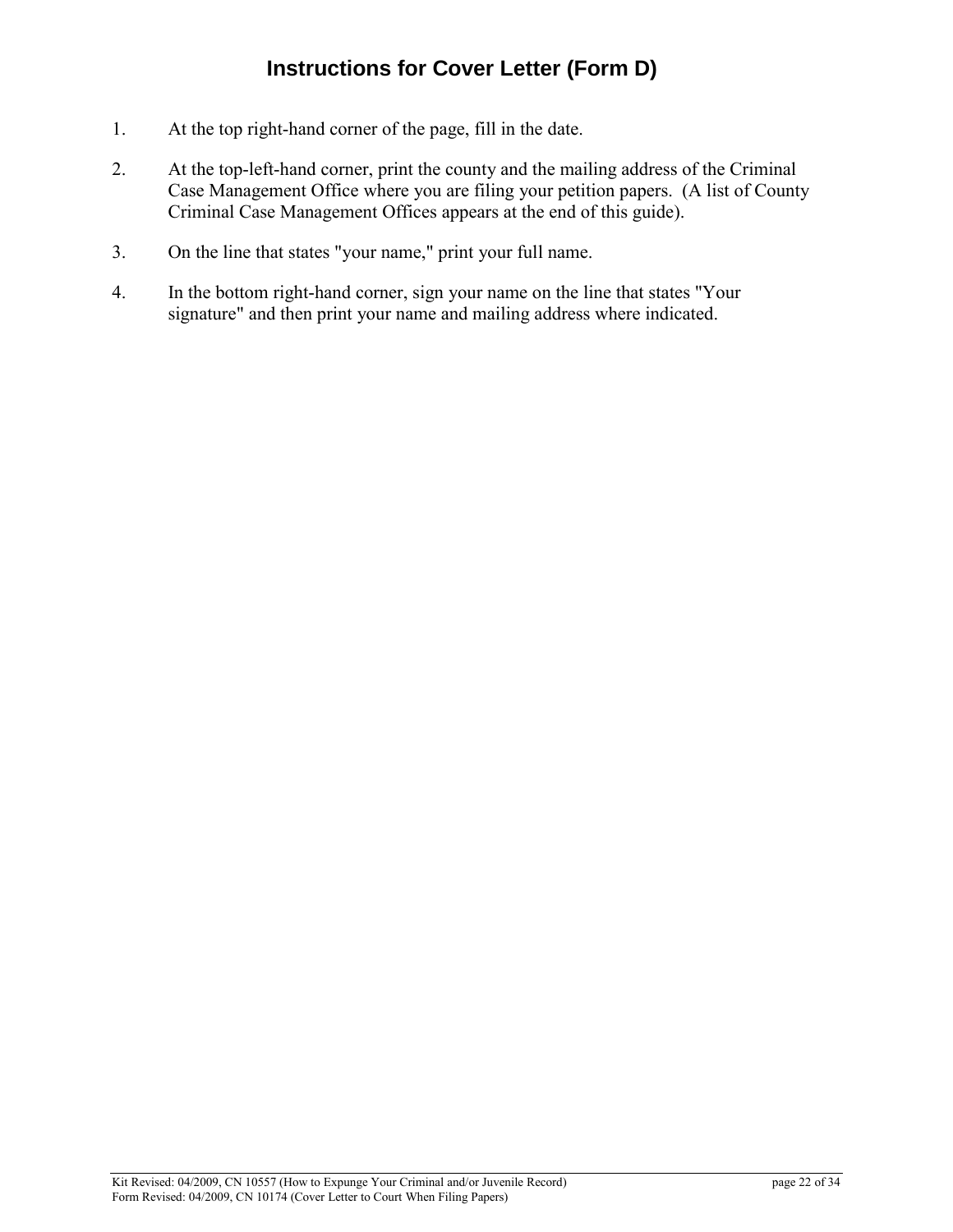# **Cover Letter to Court When Filing Papers (Form D)**

(date)

Clerk, Superior Court of New Jersey

(county)

(address)

(city, state, zip code)

Re: In the Matter of the Expungement of the Criminal/Juvenile Records of:

(your name)

Dear Sir or Madam:

Enclosed are an original and two copies of a *Petition*, *Order for Hearing* and *Proposed Final Order* in this matter. Kindly submit them to the appropriate Judge and return copies marked "Filed."

Thank you.

Sincerely,

(your signature)

(your name)

(address)

(city, state, zip code)

Enc: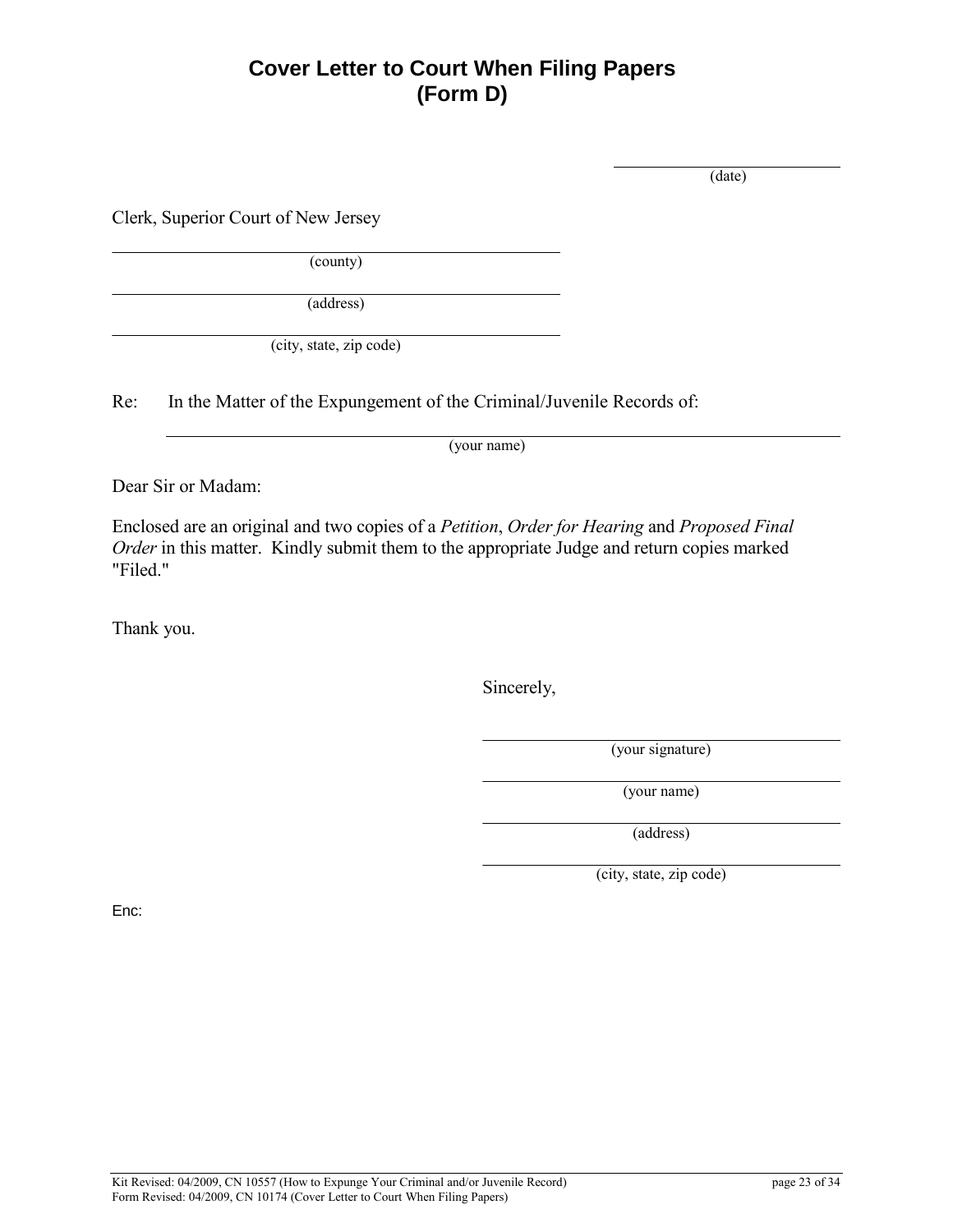# **Instructions for Cover Letter (Form E)**

- 1. At the top right-hand corner of the page, fill in the date.
- 2. Fill in the addresses you have located for each applicable agency that was involved with your case(s). Some of the addresses have been provided for you.
- 3. On the line that states "Expungement Hearing: (date), (time)," fill in the date and time that appear on your copy of the *Order for Hearing*.
- 4. On the line that states "Docket No.," fill in the docket number that appears in the upper right-hand corner of your filed copies of the *Petition for Expungement*, the *Order for Hearing*, and the proposed final order (*Expungement Order*).
- 5. In the bottom right-hand corner, sign your name on the line that states "your signature" and then print your name and mailing address where indicated.
- *6.* To fill in the "Certified Mail No." on the last line of Form E, you must first prepare this package for mailing and purchase the certified mailing postage. Fill in the "Certified Mail No." from the certified mail receipt you received from the post office.

**Please note that a separate certified mail number must accompany each Form E that you mail. Therefore, you must purchase/secure more than one certified mail card/receipt from the post office if you are mailing Form E to multiple agencies and/or locations.**

7. Attach a copy of this *Cover Letter* (Form E) to each copy of the filed expungement package and mail a package via certified mail return receipt requested, to each agency.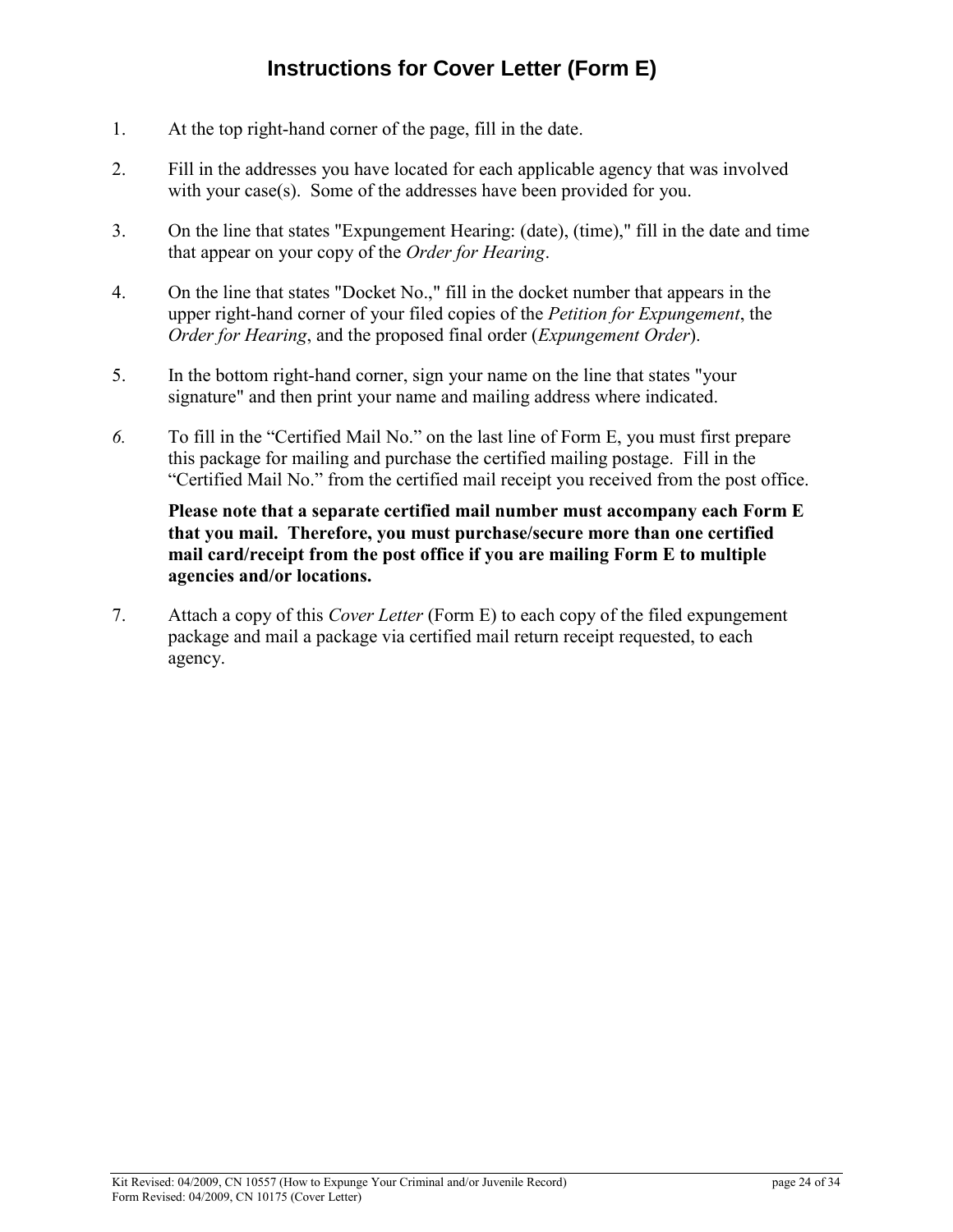# **Cover Letter (Form E)**

|                                                                                                             | (date)                                                                                                     |
|-------------------------------------------------------------------------------------------------------------|------------------------------------------------------------------------------------------------------------|
| Attorney General, State of New Jersey<br>Hughes Justice Complex<br>Post Office Box 080<br>Trenton, NJ 08625 | Superintendent, State Police<br>Expungement Unit<br>Post Office Box 7068<br>West Trenton, NJ 08628         |
|                                                                                                             | Municipal Court Clerk                                                                                      |
| (address)                                                                                                   | (address)                                                                                                  |
| (city, state, zip code)                                                                                     | (city, state, zip code)                                                                                    |
|                                                                                                             | Warden/Jail (name of jail/prison)                                                                          |
| (address)                                                                                                   | (address)                                                                                                  |
| (city, state, zip code)                                                                                     | (city, state, zip code)                                                                                    |
| County Probation Office                                                                                     | Superintendent<br>(name of place of incarceration)                                                         |
| (address)                                                                                                   | (address)                                                                                                  |
| (city, state, zip code)                                                                                     | (city, state, zip code)                                                                                    |
| County Sheriff,<br><u> 1989 - Andrea Station Books, amerikansk politik (d. 1989)</u><br>(address)           | Division of Criminal Justice<br>Records and Identification Unit<br>25 Market Street<br>Post Office Box 085 |
| (city, state, zip code)                                                                                     | Trenton, New Jersey 08625                                                                                  |
| <b>County Family Division</b>                                                                               |                                                                                                            |
|                                                                                                             |                                                                                                            |
| (address)                                                                                                   |                                                                                                            |

Dear Sir or Madam:

Enclosed are copies of the Petition for Expungement, Order for Hearing, and proposed Final Order in this matter.

Sincerely,

(your signature)

(your name)

(address)

Certified Mail No.

(city, state, zip code)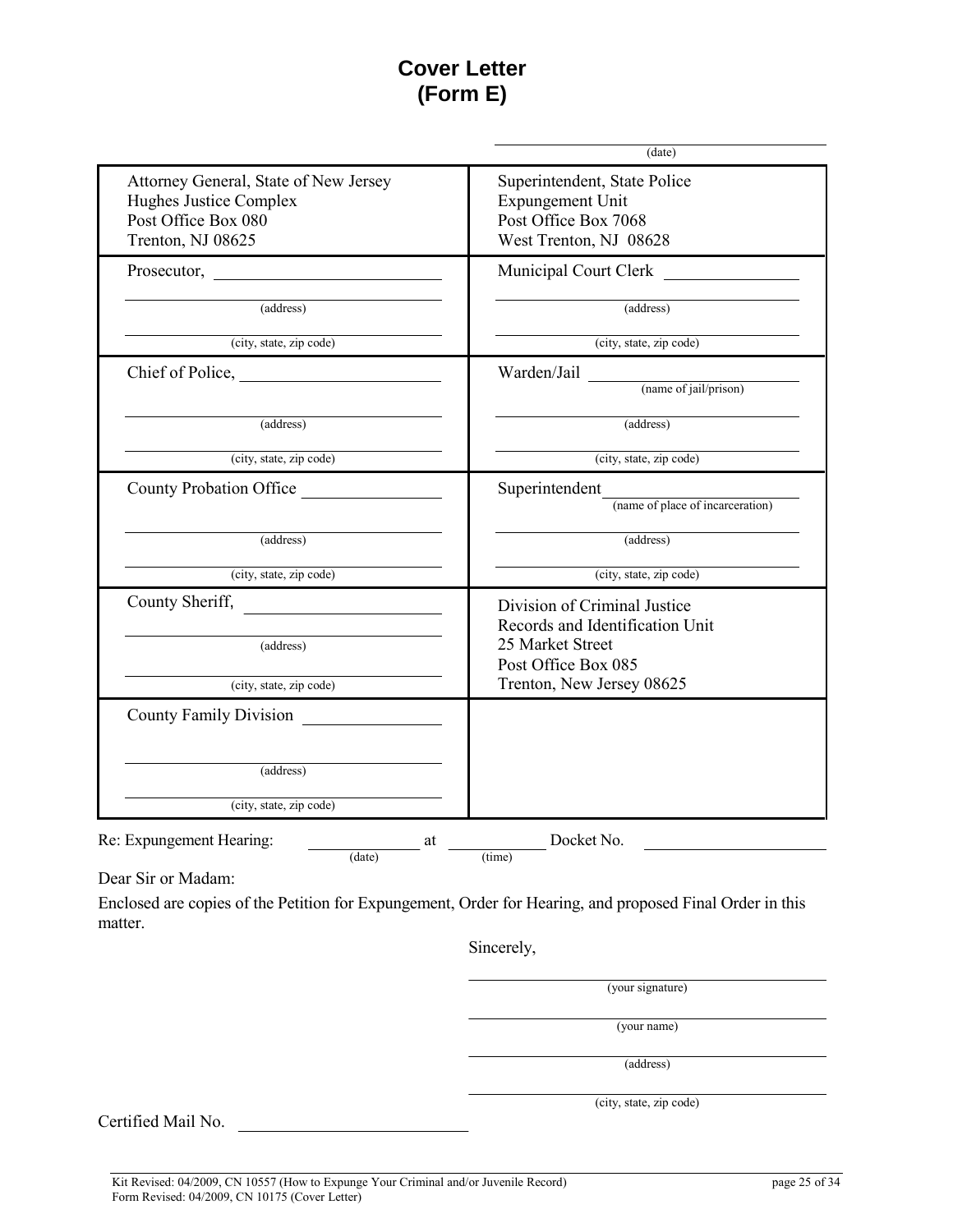# **Instructions for Proof of Notice (Form F)**

This form is to be used only if the proof of mailing of the filed expungement package to each agency is required to be submitted to the court prior to the court hearing. Submit this form pursuant to the clerk's instructions.

- 1. In the upper left-hand corner, print your full name and address.
- 2. In the upper right-hand corner, fill in the county in which you filed the petition.
- 3. Fill in the docket number.
- 4. In the box where it states "In the Matter of the Expungement of the Criminal/Juvenile Records of \_\_\_\_\_\_\_\_\_," print your full name.
- 5. Fill in the date that you mailed copies of the filed *Petition for Expungement*, the *Order for Hearing*, and the proposed *Expungement Order* to each agency. The date will be found on your certified mail receipts.
- 6. Fill in the location (town or county) for each agency to which you sent your expungement package.
- 7. Sign and date this form at the bottom.
- 8. Mail Form F, along with the certified mail receipts, to the Court where your hearing is scheduled. Keep a copy of Form F and your certified mail receipts for your records.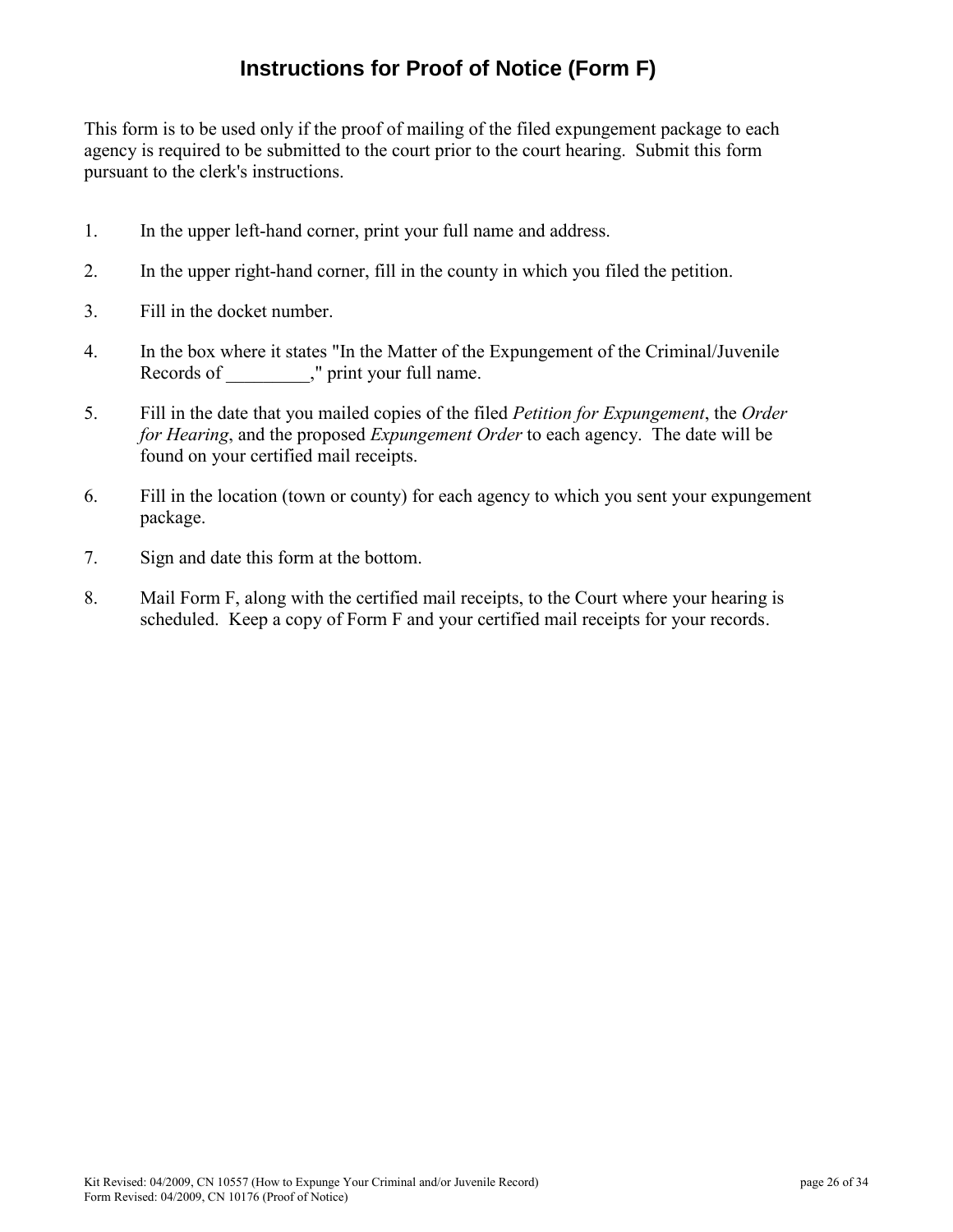# **Proof of Notice (Form F)**

(your name) County

(your address) Docket No.

(city, state, zip code)

#### **Appearing Pro Se**

In the Matter of the Expungement of the Criminal/Juvenile Records of

(your name)

Superior Court of New Jersey Law Division

(where you are filing)

(fill in docket number)

# **Civil Action**

## **Proof of Notice**

On , I mailed a copy of the Petition for Expungement, Order for Hearing (date) and Proposed Final Order by way of certified mail, return receipt requested to the following:

The Attorney General of New Jersey

The Superintendent of the New Jersey State Police, Expungement Unit

The Prosecutor of County

 $Chief(s)$  of the  $\rule{1em}{0.15mm}$  Police Department(s)

 $Clerk(s)$  of the  $Municial Court(s)$ 

The Warden of the **Jail/Prison** 

The Superintendent of (for juveniles only)

The County Probation Division

The Division of Criminal Justice, Records and Identification Unit

Enclosed are the certified mail receipts that were returned to me.

(your signature) (date)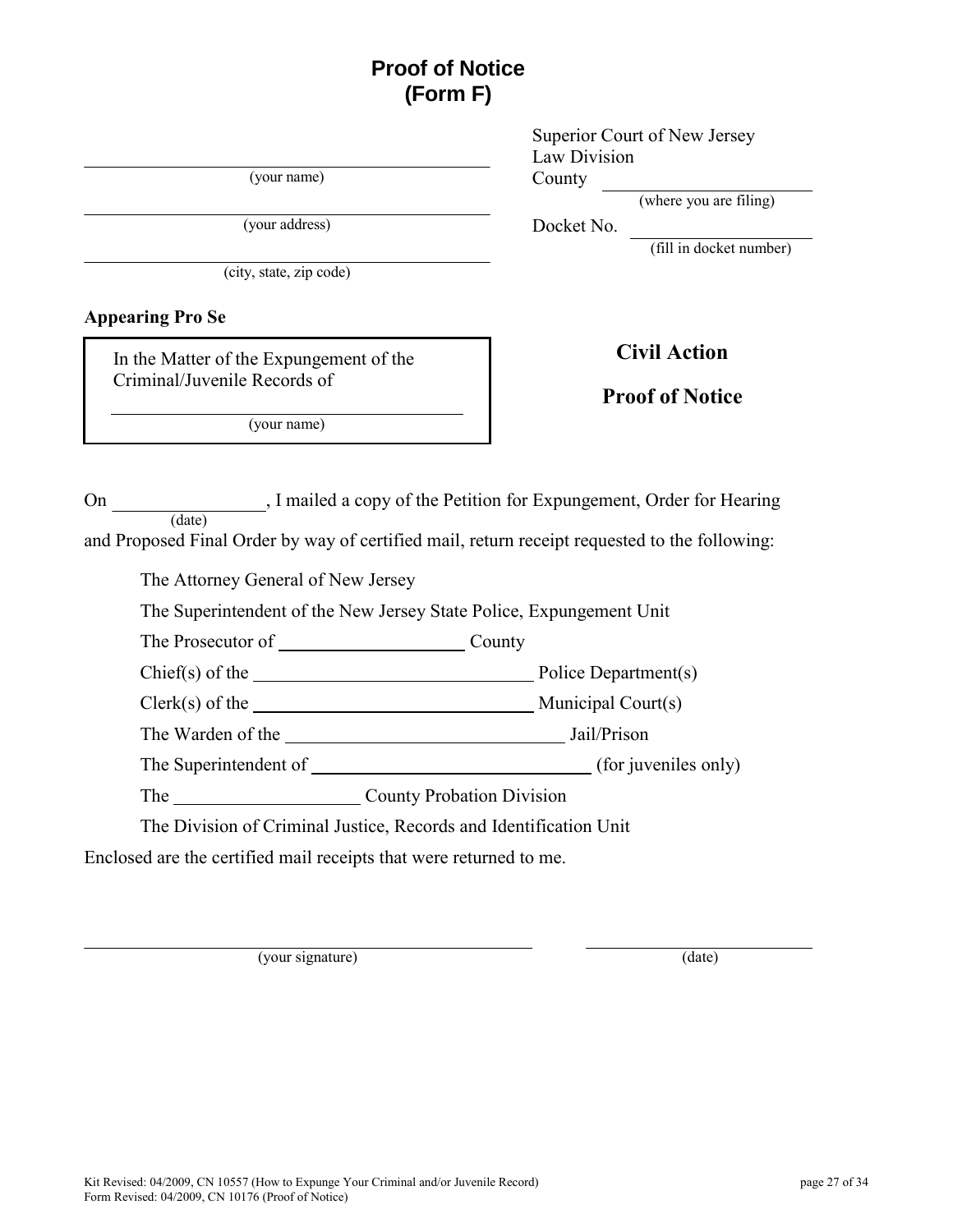# **Instructions for Cover Letter (Form G)**

- 1. At the top right-hand corner of the page, fill in the date.
- 2. Next, fill in the addresses for each applicable agency that you want to notify that your record has been expunged.
- 3. On the line that states "your name," print your full name as it appears on your *Expungement Order*.
- 4. On the line that states "docket no.," fill in the docket number that appears on your *Expungement Order*.
- 5. In the bottom right-hand corner, sign your name on the line that states "your signature" and then print your name and mailing address where indicated.
- 6. To fill in the "Certified Mail No." on the last line of Form G, you must first prepare this package for mailing and purchase the certified mailing postage. Fill in the "Certified Mail No." from the certified mail receipt you received from the post office.
- 7. **Please note that a separate certified mail number must accompany each Form G that you mail. Therefore, you must purchase/secure more than one certified mail card/receipt from the post office if you are mailing Form G to multiple agencies and/or locations.**
- 8. Attach a copy of this *Cover Letter* (Form G) to each copy of the **signed** and **filed** *Expungement Order* and mail it via certified mail, return receipt requested, to each agency.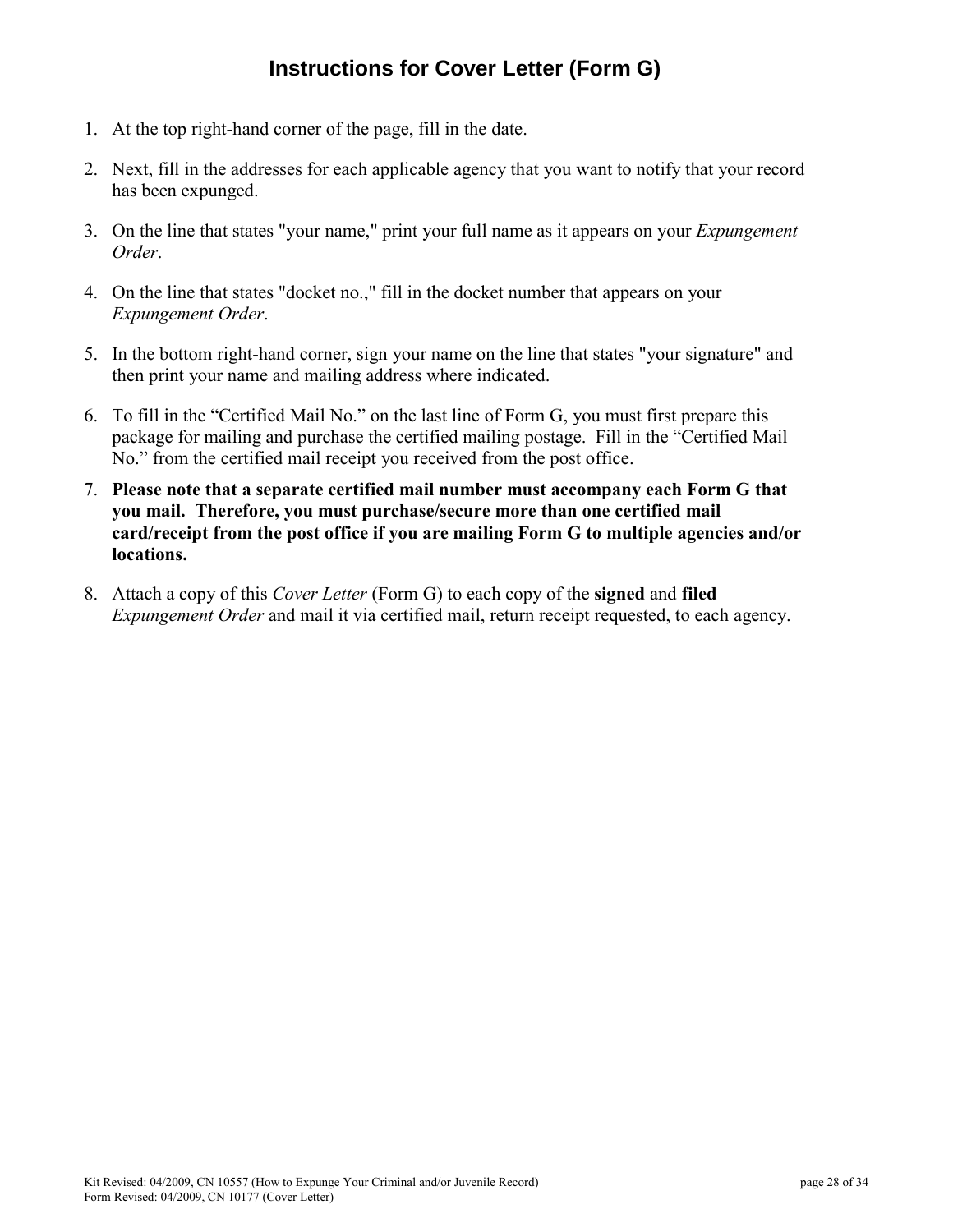# **Cover Letter (Form G)**

|                                                                                                             | $(\overline{date})$                                                                                                                                     |
|-------------------------------------------------------------------------------------------------------------|---------------------------------------------------------------------------------------------------------------------------------------------------------|
| Attorney General, State of New Jersey<br>Hughes Justice Complex<br>Post Office Box 080<br>Trenton, NJ 08625 | Superintendent, State Police<br>Expungement Unit<br>Post Office Box 7068<br>West Trenton, NJ 08628                                                      |
|                                                                                                             | <b>Municipal Court Clerk</b>                                                                                                                            |
| (address)                                                                                                   | (address)                                                                                                                                               |
| (city, state, zip code)                                                                                     | (city, state, zip code)                                                                                                                                 |
|                                                                                                             | Warden/Jail (name of jail/prison)                                                                                                                       |
| (address)                                                                                                   | (address)                                                                                                                                               |
| (city, state, zip code)                                                                                     | (city, state, zip code)                                                                                                                                 |
| <b>County Probation Office</b>                                                                              | $\begin{minipage}{.4\linewidth} \textbf{Superintendent} \begin{tabular}{l} \hline \textbf{name of place of incareeration} \end{tabular} \end{minipage}$ |
| (address)                                                                                                   | (address)                                                                                                                                               |
| (city, state, zip code)                                                                                     | (city, state, zip code)                                                                                                                                 |
| County Identification Bureau,<br>(address)                                                                  | Division of Criminal Justice<br>Records and Identification Unit<br>25 Market Street<br>Post Office Box 085                                              |
| (city, state, zip code)                                                                                     | Trenton, New Jersey 08625                                                                                                                               |
| County Family Division                                                                                      |                                                                                                                                                         |
| (address)                                                                                                   |                                                                                                                                                         |
| (city, state, zip code)                                                                                     |                                                                                                                                                         |

Re: In the Matter of the Expungement of the Criminal/Juvenile Records of

(your name) (docket no.)

Dear Sir or Madam:

Enclosed is a copy of an Expungement Order. Please take the appropriate action to see that these records are expunged.

Sincerely,

(your signature)

(your name)

(address)

Certified Mail No.

(city, state, zip code)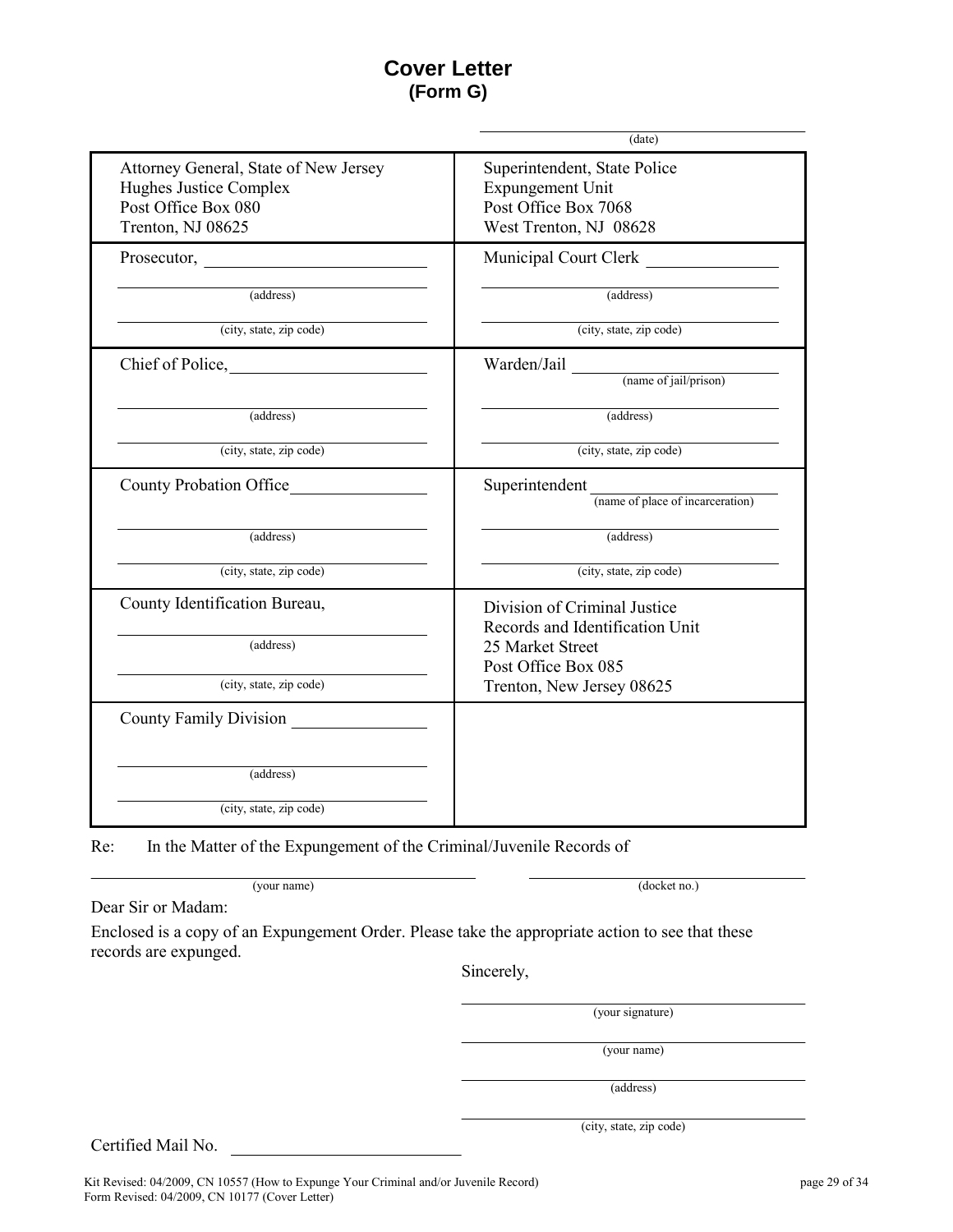# **Criminal Case Management Offices**

All Counties: Filing fee: \$52.50, Payee: State of N.J. Treasurer

#### **Atlantic County**

Superior Court of Atlantic County Expungement Clerk 4997 Unami Blvd Mays Landing, NJ 08330 (609) 909-8147

### **Bergen County**

Criminal Case Management Office Bergen County Justice Center Rm 119 10 Main St Hackensack, NJ 0760 (201) 795-6701

#### **Burlington County**

Burlington County Courthouse Processing Office 49 Rancocas Rd, 1st Fl Mount Holly, NJ 08060 (609) 518-2573

#### **Camden County**

Hall of Justice Expungement Section 101 South 5th St Camden, NJ 08103 (856) 379-2200 ext. 3364

## **Cape May County**

Criminal Case Management 9 North Main St Cape May Court House NJ 08210 (609) 463-6550

#### **Cumberland County**

Criminal Case Manager PO Box 757 Bridgeton, NJ 08302 (609) 453-4300

## **Essex County**

Veterans Courthouse Criminal Records Office 50 West Market St Rm 1012 Newark, NJ 07102 (973) 693-6863

#### **Gloucester County**

Criminal Case Manager Hunter and Euclid Sts Woodbury, NJ 08096 (856) 853-3200

#### **Hudson County**

Criminal Records Criminal Case Management Administration Bldg 595 Newark Ave, Rm 104 Jersey City 07306 (201) 217-5217

## **Hunterdon County**

Criminal Division Hunterdon Justice Center 65 Park Ave Flemington, NJ 08822 (908) 237-5840

#### **Mercer County**

Mercer County Superior Court Criminal Records Expungement Unit 209 South Broad St, Rm 200 Trenton, NJ 08650 (609) 571-4127

## **Middlesex County**

Middlesex County Court House Criminal Records 56 Paterson St PO Box 964 New Brunswick, NJ 08903-0964 (732) 519-3859

#### **Monmouth County**

Monmouth County Superior Court Criminal Division 71 Monument Park PO Box 1271 Freehold, NJ 07728 (732) 677-4500

## **Morris County**

Superior Court of New Jersey Criminal Records Department PO Box 910 Morristown, NJ 07963 (973) 326-6950

#### **Ocean County**

Ocean County Superior Court Criminal Case Processing 120 Hooper Ave Toms River, NJ 08753 (732) 929-4780

#### **Passaic County**

Superior Court Criminal Division 77 Hamilton St, 2nd Fl Paterson, NJ 07505 (973) 247-8402

#### **Salem County**

Criminal Case Management 92 Market St PO Box 78 Salem, NJ 08079 (609) 935-7510, Ext. 8279

#### **Somerset County**

Criminal Case Management 20 North Bridge St PO Box 3000 Somerville, NJ 08876 (908) 231-7600 Ext. 7628

#### **Sussex County**

Sussex County Judicial Center Criminal Division 43-47 High St Newton, NJ 07860 (973) 579-0933

## **Union County**

Criminal Division 2 Broad St Elizabeth, NJ 07207 (908) 659-4660

# **Warren County**

Criminal Case Management PO Box 900 Belvidere, NJ 07823 (908) 475-6990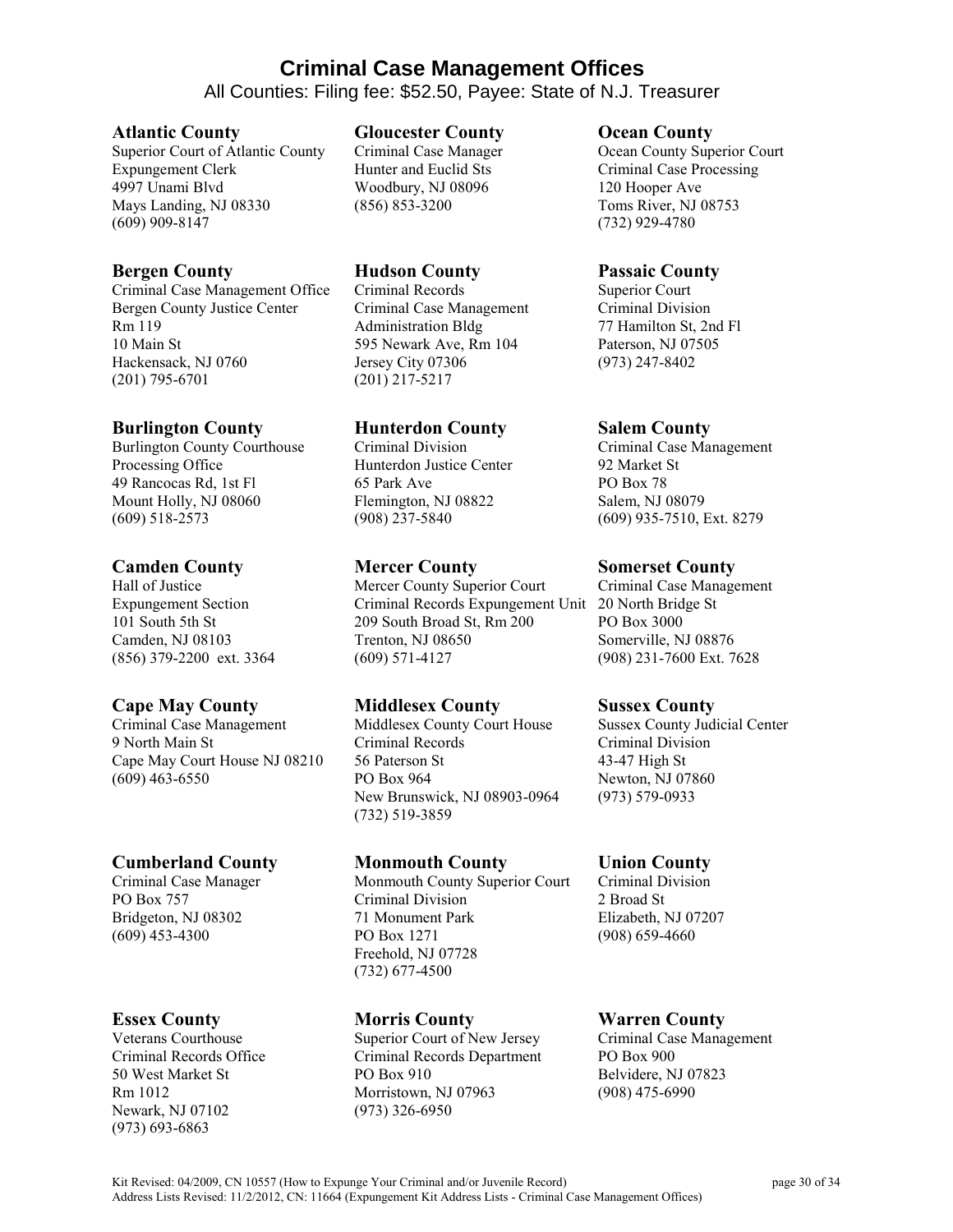# **County Prosecutor Offices**

#### **Atlantic County**

4997 Unami Blvd PO Box 2002 Mays Landing, NJ 08330 Phone: (609) 909-7800 Fax: (609) 909-7802

#### **Bergen County**

Justice Center 10 Main St Hackensack, NJ 07601-7681 Phone: (201) 646-2300 Fax: (201) 646-3794

#### **Burlington County**

County Courts Facility 49 Rancocas Rd PO Box 6000 Mount Holly, NJ 08060 Phone: (609) 265-5035 Fax: (609) 265-5007

#### **Camden County**

25 North 5th St Camden, NJ 08102-1231 Phone: (856) 225-8400 Fax: (856) 963-0080

## **Cape May County**

Crest Haven Complex 4 Moore Rd 110 Justice Way Cape May Court House NJ 08210 Phone: (609) 465-1135 Fax: (609) 465-1347

#### **Cumberland County**

43 Fayette St Bridgeton, NJ 08302 Phone: (856) 453-0486 Fax: (856) 451-1507

## **Essex County**

Veterans Courthouse 50 West Market St Newark, NJ 07102 Phone: (973) 621-4700 Fax: (973) 621-4560

#### **Gloucester County**

PO Box 623 Woodbury, NJ 08096 Phone: (856) 384-5500 Fax: (856) 384-8624

#### **Hudson County**

Administration Building 595 Newark Ave, 6th Fl Jersey City, NJ 07306 Phone: (201) 795-6400 Fax: (201) 795-3365

#### **Hunterdon County**

Justice Center 65 Park Ave PO Box 756 Flemington, NJ 08822-0756 Phone: (908) 788-1129 Fax: (908) 806-4618

#### **Mercer County**

County Court House 209 South Broad St, 3rd Fl PO Box 8068 Trenton, NJ 08650 Phone: (609) 989-6350 Fax: (609) 989-0161

#### **Middlesex County**

25 Kirkpatrick St, 3rd Fl New Brunswick, NJ 08901 Phone: (732) 745-3300 Fax: (732) 745-2791

#### **Monmouth County**

Court House, East Wing 71 Monument Park, 3rd Fl Freehold, NJ 07728-1261 Phone: (732) 431-7160 Fax: (732) 409-3673

#### **Morris County**

Administration & Records Building PO Box 900 Morristown, NJ 07963-0900 Phone: (973) 285-6200 Fax: (973) 285-6226

#### **Ocean County**

119 Hooper Ave PO Box 2191 Toms River, NJ 08754 Phone: (732) 929-2027 Fax: (732) 506-5088

#### **Passaic County**

Administration Building 401 Grand St Paterson, NJ 07505 Phone: (973) 881-4800 Fax: (973) 225-0155

#### **Salem County**

87 Market St PO Box 462 Salem, NJ 08079 Phone: (856) 935-7510 Ext. 8333 Fax: (856) 935-8737

#### **Somerset County**

40 North Bridge St PO Box 3000 Somerville, NJ 08876 Phone: (908) 231-7100 Fax: (908) 704-0056

#### **Sussex County**

19-21 High St Newton, NJ 07860 Phone: (973) 383-1570 Fax: (973) 383-4929

#### **Union County**

32 Rahway Ave Elizabeth, NJ 07202-2115 Phone: (908) 527-4500 Fax: (908) 289-1267

## **Warren County**

Court House 413 Second St Belvidere, NJ 07823 Phone: (908) 475-6275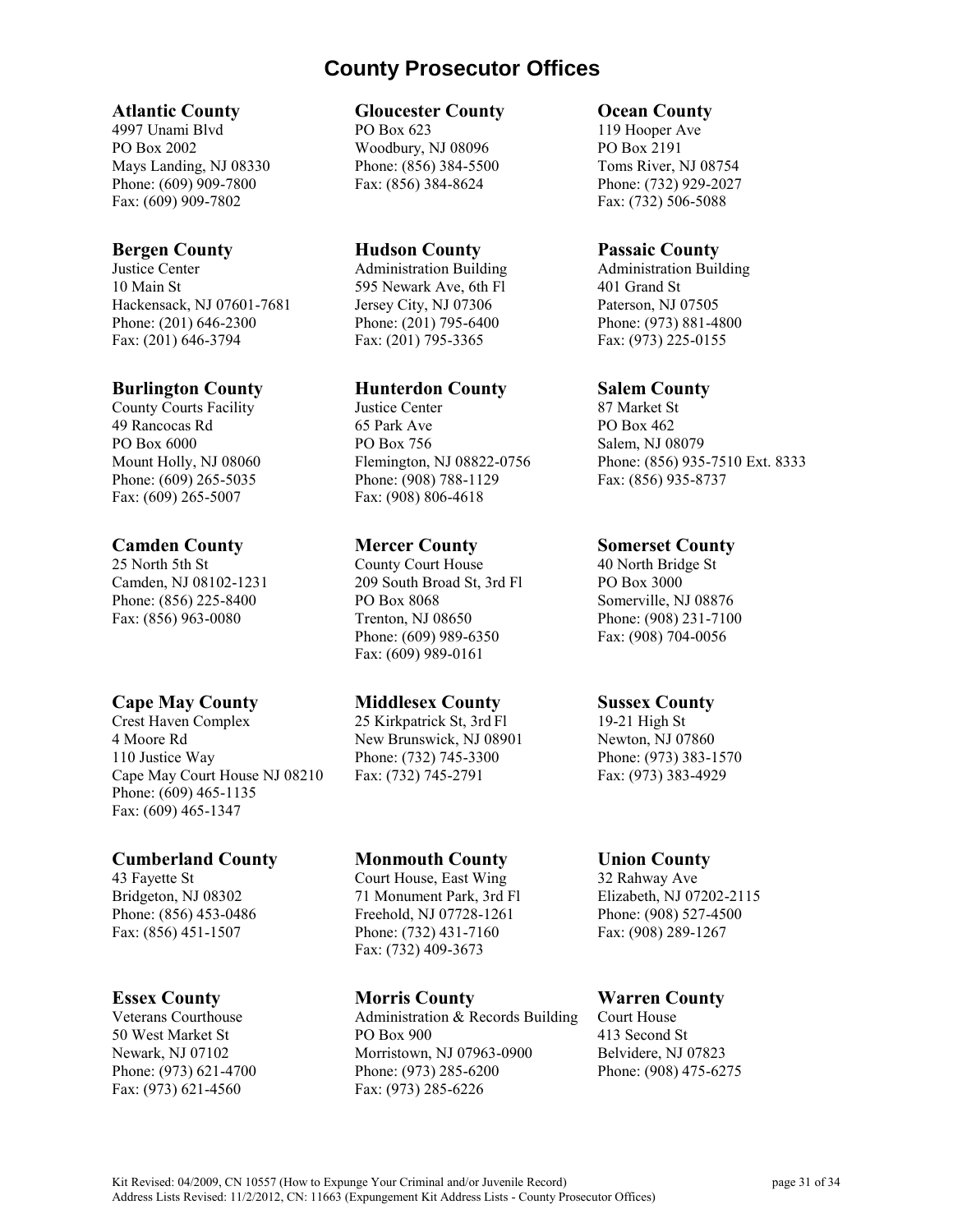# **County Identification Bureaus**

#### **Atlantic County**

Atlantic County Sheriff 4997 Unami Blvd Mays Landing, NJ 08330 Attention: I.D. Bureau

#### **Bergen County**

Bureau of Criminal Identification Bergen County Sheriff 160 South River St Hackensack, NJ 07601

#### **Burlington County**

Burlington County Sheriff 49 Rancocas Rd Mount Holly, NJ 08060 Attention: Expungement

## **Camden County**

Camden County Sheriff PO Box 769 Camden, NJ 08101 Attention: I. D. Bureau

# **Cape May County**

Cape May County Sheriff 4 Moore Rd Cape May Court House, NJ 08210 Attention: I.D. Bureau

## **Cumberland County**

Cumberland County Sheriff 220 North Laurel St Bridgeton, NJ 08302 Attention: I.D. Bureau

## **Essex County**

Essex County Sheriff Veterans Courthouse 50 West Market St Newark, NJ 07102

#### **Gloucester County**

Gloucester County Sheriff Criminal Justice Complex PO Box 376 Woodbury, NJ 08096

**Hudson County** Hudson County Sheriff Administration Building 595 Newark Ave Jersey City, NJ 07306 Attention: B.C.I.

#### **Hunterdon County**

Hunterdon County Sheriff PO Box 2900 Flemington, NJ 08822 Attention: I.D. Bureau

## **Mercer County**

Mercer County Sheriff PO Box 8068 Trenton, NJ 08650

# **Middlesex County**

Middlesex County Sheriff 701 Livingston Ave New Brunswick, NJ 08901 Attention: Records

# **Monmouth County**

Monmouth County Criminal Identification Bureau 50 East Main St Freehold, NJ 07728

#### **Morris County**

Morris County Sheriff PO Box 900 Morristown, NJ 07963-900 Attention: C.I.D.

#### **Ocean County**

Ocean County Sheriff 120 Hooper Ave Toms River, NJ 08753 Attention: I.D. Bureau

#### **Passaic County**

Passaic County Sheriff Criminal Identification Bureau 11 Sheriff's Plz Paterson, NJ 07501

#### **Salem County**

Salem County Sheriff Identification Bureau 94 Market St Salem, NJ 08079

#### **Somerset County**

Somerset County Sheriff PO Box 3000 Somerville, NJ 08876 Attention: I.D. Bureau

#### **Sussex County**

Sussex County Sheriff 39 High St Newton, NJ 07860 Attention: Records

#### **Union County**

Union County Sheriff 10 Elizabethtown Plz Elizabeth, NJ 07207 Attention: I.D. Bureau

#### **Warren County**

Warren County Sheriff 413 2nd Street Courthouse Belvidere, NJ 07823 Attention: Warrant Officer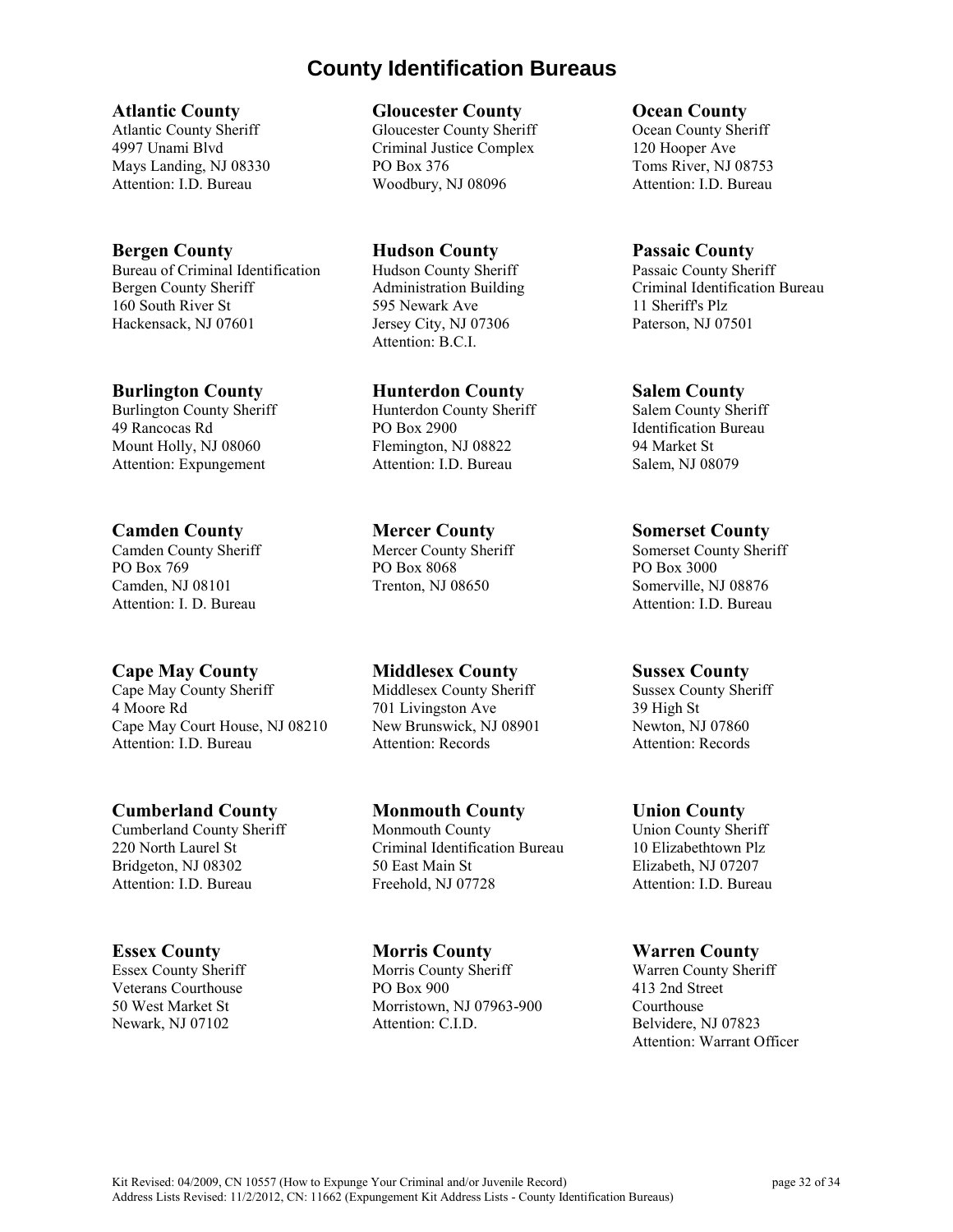# **Family Division Offices**

#### **Atlantic County**

Family Division Manager Atlantic County Courthouse West Wing 1201 Bacharach Blvd Atlantic City, NJ 08401 609-594-3446

### **Bergen County**

Family Division Manager Bergen County Justice Center 10 Main St, Rm 257 Hackensack, NJ 07601 201-527-2700

#### **Burlington County**

Family Division Manager Burlington County Court Facility 49 Rancocas Rd Mt. Holly, NJ 08060 609-518-2645

#### **Camden County**

Family Division Manager Camden County Hall of Justice 101 South 5th St, 2nd Floor Camden, NJ 08103 -4100 856-2200, x3601 0r 3602

## **Cape May County**

Assistant Family Division Manager Superior Court of NJ Family Division 4 Moore Rd Cape May Court House, NJ 08210 609-463-6611

## **Cumberland County**

Family Division Manager Cumberland County Courthouse Broad & Fayette Sts PO Box 866 Bridgeton, NJ 08302 856-453-4534

## **Essex County**

Family Division Manager Essex Family Court Robert N. Wilentz Bldg 212 Washington Street Newark, NJ 07102 973-693-6775

#### **Gloucester County**

Assistant Family Division Manager Gloucester County Justice Complex 70 Hunter St Woodbury, NJ 08096 856-686-7400

#### **Hudson County**

Family Division Manager Hudson County Administration Bldg 595 Newark Ave, Rm 208 Jersey City, NJ 07306 201-795-6777

## **Hunterdon County**

Assistant Family Division Manager Family Division Justice Center 65 Park Ave Flemington, NJ 08822 908-237-5925

## **Mercer County**

Family Division Manager Mercer County Civil Courts Bldg 175 South Broad St PO Box 8068 Trenton, NJ 08650-0068 609-571-4378

## **Middlesex County**

Family Division Manager Middlesex County Family Courthouse 120 New St, 1st Fl PO Box 2691 New Brunswick, NJ 08903 732-519-3217

#### **Monmouth County**

Family Division Manager Monmouth County Courthouse 71 Monument Park PO Box 1252 Freehold, NJ 07728-1252 732-677-4050

## **Morris County**

Family Division Manager Morris County Courthouse PO Box 910 8 Ann St (overnight only) Morristown, NJ 07963-0919 973-656-4362

#### **Ocean County**

Family Division Manger Ocean County Justice Complex 120 Hooper Ave, Rm 240 PO Box 2191 Toms River, NJ 08754 732-929-2033

#### **Passaic County**

Family Division Manager Passaic County Administration Bldg 401 Grand St,  $8^{th}$  Fl., Ste 819 Paterson, NJ 07505 973-247-8600

## **Salem County**

Assistant Family Division Manager Salem County Family Court 92 Market St Salem, NJ 08079 856-935-7510 x 8262

#### **Somerset County**

Somerset County Family Division Manager Family Case Mgmt. Office Courthouse, 2nd Fl 20 North Brg, PO Box 3000 Somerville, NJ 08876 908-231-7600

## **Sussex County**

Assistant Family Division Manager Sussex County Judicial Center 43-47 High St Newton, NJ 07860 973-579-0610

## **Union County**

Family Division Manager Union Co. Courthouse Annex New Annex 2 Elizabethtown Plz, 2nd Fl Elizabeth, NJ 07207 908-659-5801

## **Warren County**

Assistant Family Division Manager Family Case Management Warren County Courthouse PO Box 900 Belvidere, NJ 07823 908-475-6159